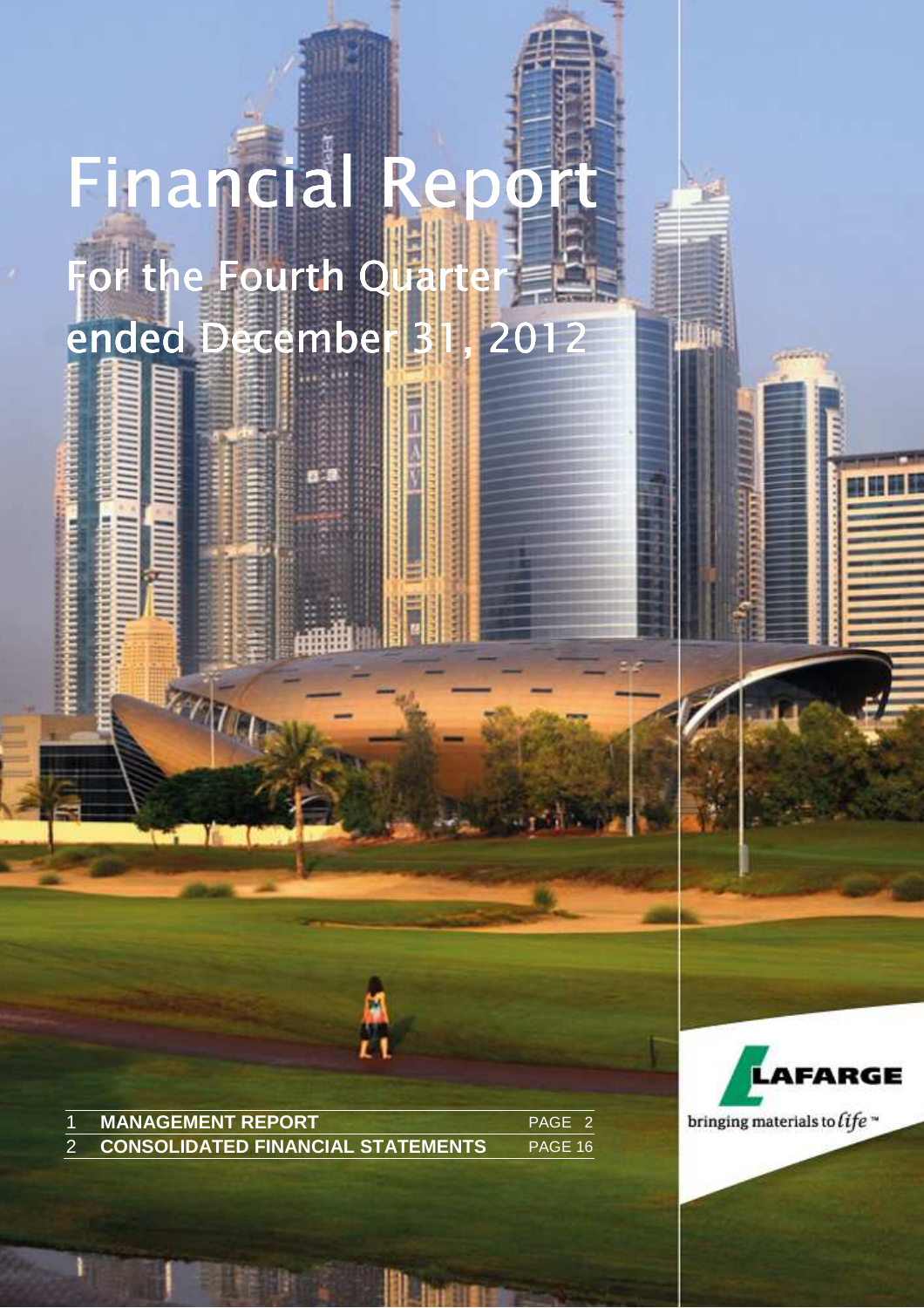

#### **1. Management Report**

The Board of Directors of Lafarge, chaired by Bruno Lafont, met on February 19, 2013 to approve the accounts for the period ended December 31, 2012. The statutory auditors have completed their audit on the consolidated financial statements. Their report is in the process of being issued.

Lafarge operates in a constantly evolving environment, which exposes the Group to risk factors and uncertainties in addition to the risk factors related to its operations. A detailed description of these risk factors and uncertainties is included in the section "Risk factors" of the company's Registration Document. The materialization of these risks could have a material adverse effect on our operations, our financial condition, our results, our prospects or our share price. There may be other risks that have not yet been identified or whose occurrence is not considered likely to have such a material adverse effect as of the date hereof.

Hereinafter, and in our other shareholder and investor communications, "current operating income" (COI) refers to the subtotal "operating income before capital gains, impairment, restructuring and other" on the face of the Group's consolidated statements of income. This measure excludes from our operating results those elements that are by nature unpredictable in their amount and/or in their frequency, such as capital gains, asset impairments and restructuring costs. While these amounts have been incurred in recent years and may recur in the future, historical amounts may not be indicative of the nature or amount of these charges, if any, in future periods. The Group believes that the subtotal "current operating income" is useful to users of the Group's financial statements as it provides them with a measure of our operating results which excludes these elements, enhancing the predictive value of our financial statements and provides information regarding the results of the Group's ongoing trading activities that allows investors to better identify trends in the Group's financial performance.

In addition, current operating income is a major component of the Group's key profitability measure, return on capital employed (which is calculated by dividing the sum of "operating income before capital gains, impairment, restructuring and other" and income from associates by the averaged capital employed). This measure is used by the Group internally to: a) manage and assess the results of its operations and those of its business segments, b) make decisions with respect to investments and allocation of resources, and c) assess the performance of management personnel. However, because this measure has limitations as outlined below, the Group limits the use of this measure to these purposes.

The Group's subtotal within operating income may not be comparable to similarly titled measures used by other entities. Further, this measure should not be considered as an alternative for operating income as the effects of capital gains, impairment, restructuring and other amounts excluded from this measure do ultimately affect our operating results and cash flows. Accordingly, the Group also presents "operating income" within the consolidated statement of income which encompasses all amounts which affect the Group's operating results and cash flows.

EBITDA is defined as the current operating income before depreciation and amortization on tangible and intangible assets and is a non-GAAP financial measure.

The Group has implemented its new organization, with the change to a country-based organization, and has consequently adapted its external reporting. Operational results are now primarily analyzed on a country basis versus previously by product line, and the results are presented by region.

Since July 2011, the Group is committed in a disposal project of the main part of the Gypsum Division and disposed of its Gypsum operations in Western Europe, Central and Eastern Europe, Latin America and Asia in the second half of 2011. In accordance with IFRS, until the activities are effectively divested, the contribution of the Gypsum discontinued activities to the Group's consolidated statements of income and statements of cash flows is presented on specific lines for all the periods presented. In the Group's consolidated statement of financial position, Gypsum discontinued assets and liabilities are shown on separate lines for December 2012 and December 2011 data.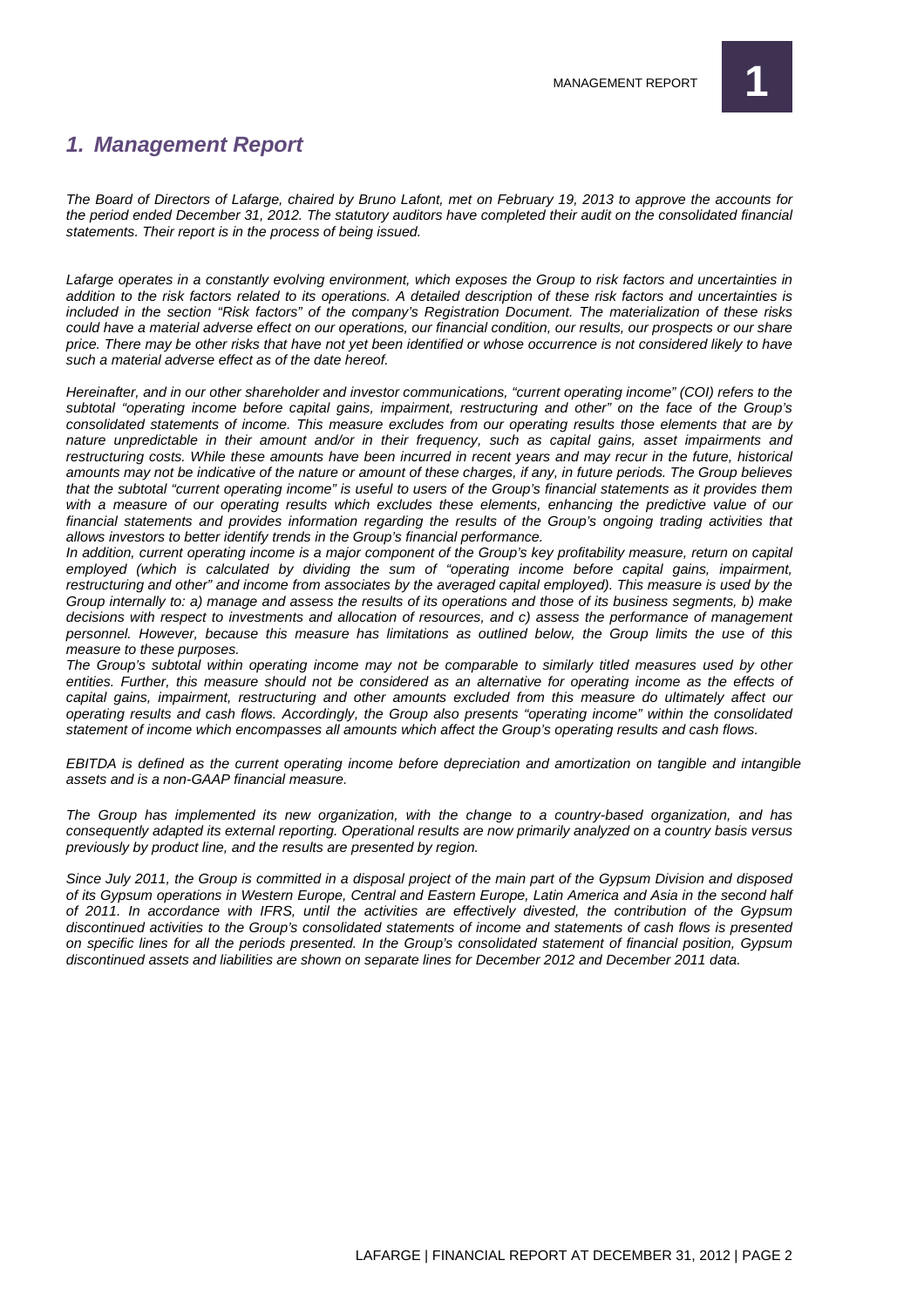

#### **1.1 Consolidated key figures**

Variations like-for-like are variations at constant scope and exchange rates.

#### **Volumes**

|                          | <b>12 Months</b> |       | Variation | Variation ˈ       |      | 4 <sup>th</sup> Quarter | Variation | Variation         |
|--------------------------|------------------|-------|-----------|-------------------|------|-------------------------|-----------|-------------------|
|                          | 2012             | 2011  |           | like-for-<br>like | 2012 | 2011                    |           | like-for-<br>like |
| Cement (MT)              | 141.1            | 145.3 | $-3%$     | $-2\%$            | 34.8 | 36.5                    | $-5%$     | 4%                |
| Pure Aggregates (MT)     | 188.3            | 192.7 | $-2%$     | $-3%$             | 47.1 | 49.1                    |           | -5%               |
| Ready-Mix concrete (Mm3) | 31.8             | 33.8  | $-6%$     | $-2%$             | 7.8  | 8.3                     |           | .3%               |

#### **Sales**

|                          | <b>12 Months</b> |        | Variation | Variation         | 4 <sup>th</sup> Quarter |       | Variation | Variation         |
|--------------------------|------------------|--------|-----------|-------------------|-------------------------|-------|-----------|-------------------|
| By geographical zone     | 2012             | 2011   |           | like-for-<br>like | 2012                    | 2011  |           | like-for-<br>like |
| North America            | 3.375            | 3.110  | 9%        | 8%                | 824                     | 802   | 3%        |                   |
| Western Europe           | 3,181            | 3,477  | $-9%$     | -9%               | 748                     | 813   | $-8%$     | -8%               |
| Central & Eastern Europe | 1.270            | 1.293  | $-2%$     | $-4%$             | 281                     | 296   | $-5%$     | -9%               |
| Middle East and Africa   | 4.283            | 4,092  | 5%        | 2%                | 1,017                   | 1,035 | $-2%$     | $-2\%$            |
| Latin America            | 961              | 905    | 6%        | 10%               | 232                     | 232   |           | 6%                |
| Asia                     | 2,746            | 2,407  | 14%       | 10%               | 707                     | 635   | 11%       | 8%                |
| By business line         |                  |        |           |                   |                         |       |           |                   |
| Cement                   | 10.373           | 9,975  | 4%        | 2%                | 2.474                   | 2,489 | $-1\%$    | $-1%$             |
| Aggregates & Concrete    | 5.353            | 5.227  | 2%        | 2%                | 1.313                   | 1.306 | $1\%$     | $-1\%$            |
| Holding and others       | 90               | 82     |           |                   | 22                      | 18    |           |                   |
| <b>TOTAL</b>             | 15,816           | 15,284 | 3%        | 2%                | 3,809                   | 3,813 |           | $-1\%$            |

#### **EBITDA**

|                                         | <b>12 Months</b> |       | Variation       | Variation         | 4 <sup>th</sup> Quarter |      | Variation  | Variation         |
|-----------------------------------------|------------------|-------|-----------------|-------------------|-------------------------|------|------------|-------------------|
| By geographical zone                    | 2012             | 2011  |                 | like-for-<br>like | 2012                    | 2011 |            | like-for-<br>like |
| North America                           | 546              | 431   | 27%             | 16%               | 163                     | 140  | 16%        | 6%                |
| Western Europe <sup>(1)</sup>           | 556              | 669   | -17%            | $-19%$            | 118                     | 147  | $-20%$     | $-20%$            |
| Central & Eastern Europe <sup>(1)</sup> | 255              | 329   | $-22\%$         | $-22%$            | 41                      | 56   | $-27%$     | $-29%$            |
| Middle East and Africa                  | 1.235            | 1.131 | 9%              | 6%                | 293                     | 266  | 10%        | 9%                |
| Latin America                           | 296              | 246   | 20 <sub>%</sub> | 22%               | 85                      | 66   | 29%        | 33%               |
| Asia                                    | 562              | 411   | 37%             | 31%               | 156                     | 123  | <b>27%</b> | 24%               |
| By business line                        |                  |       |                 |                   |                         |      |            |                   |
| Cement $(1)$                            | 2.960            | 2.734 | 8%              | 6%                | 737                     | 653  | 13%        | 11%               |
| Aggregates & Concrete                   | 474              | 463   | 2%              | $-4%$             | 144                     | 128  | 13%        | 6%                |
| Holding and others                      | 16               | 20    |                 |                   | (25)                    | 17   |            |                   |
| $\mathcal{I}$ OTAL $^{(1)}$             | 3,450            | 3,217 | 7%              | 4%                | 856                     | 798  | 7%         | 5%                |

(1) Impacted by lower sales of carbon credits:

Western Europe: 63 million euros lower proceeds for the full year, 2 million higher proceeds in Q4<br>Central and Eastern Europe: 15 million euros lower proceeds for the full year, 8 million higher proceeds in Q4

Central and Eastern Europe: 15 million euros lower proceeds for the full year, 8 million higher proceeds in Q4<br>Cement and Total Group: 78 million euros lower proceeds for the full year, 10 million higher proceeds in Q 78 million euros lower proceeds for the full year, 10 million higher proceeds in Q4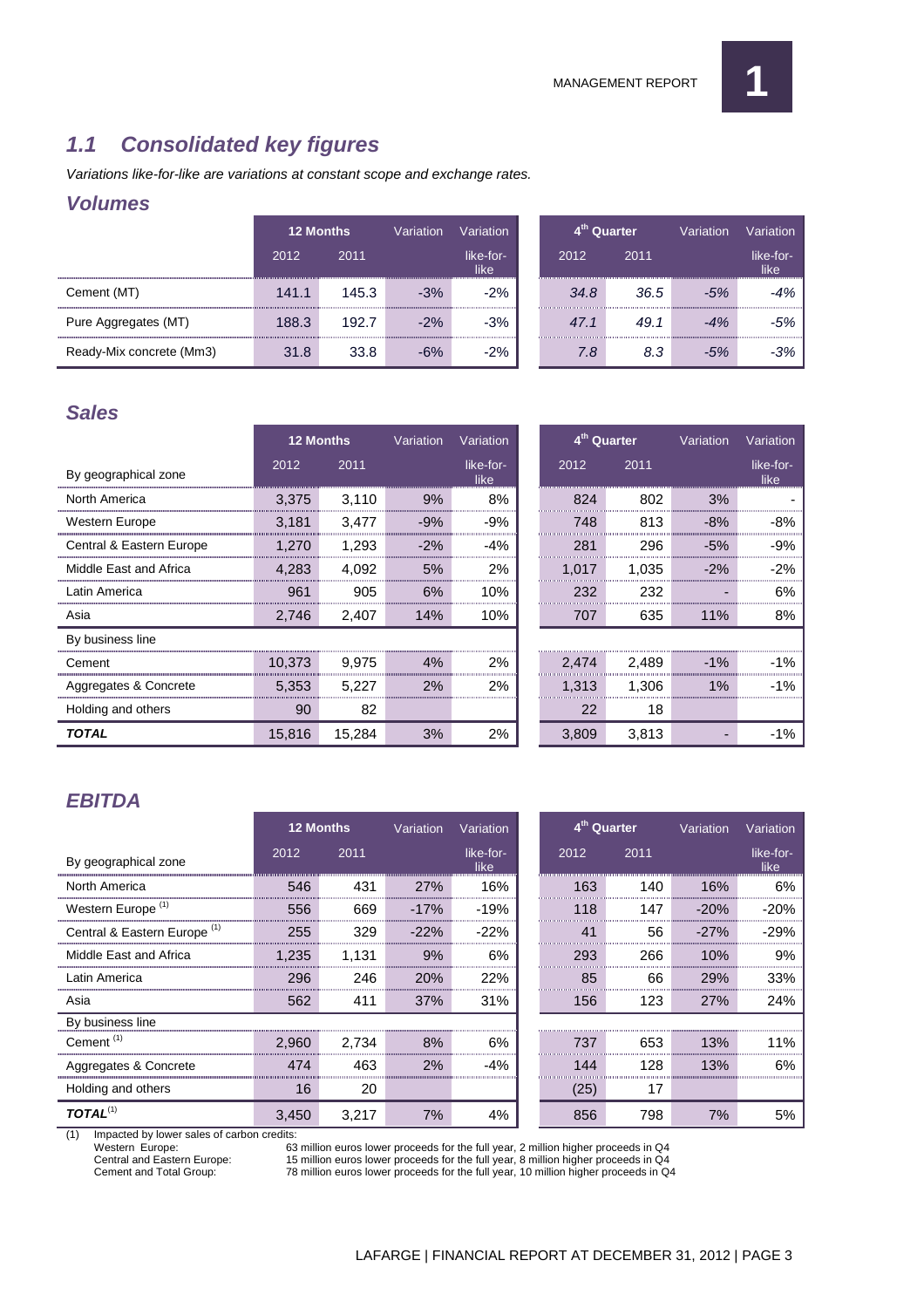#### **Other key figures**

|                                              | <b>12 Months</b>                           |        | Variation                              | 4 <sup>th</sup> Quarter |        | Variation |
|----------------------------------------------|--------------------------------------------|--------|----------------------------------------|-------------------------|--------|-----------|
|                                              | 2012                                       | 2011   | $\%$                                   | 2012                    | 2011   | $\%$      |
| <b>Current Operating Income</b>              | ,,,,,,,,,,,,,,,,,,,,,,,,,,,,,,,,,<br>2,440 | 2.179  | ,,,,,,,,,,,,,,,,,,,,,,,,,,,,,,,<br>12% | 603                     | 538    | 2%        |
| Net income - Group share (1)                 |                                            | 593    | $-27%$                                 | 100                     |        |           |
| Earnings per share (in euros) <sup>(2)</sup> | .50                                        | 2.07   | $-28%$                                 | 0.34                    | (0.01) |           |
| Free Cash Flow <sup>(3)</sup>                | 884                                        | 1.208  | $-27%$                                 | 673                     | 701    | $-4%$     |
| Net Deht                                     | 11.317                                     | 11.974 | $-5%$                                  |                         |        |           |

| <b>12 Months</b> |         | Variation | 4 <sup>th</sup> Quarter |        | Variation |  |
|------------------|---------|-----------|-------------------------|--------|-----------|--|
| 2012             | 2011    | $\%$      | 2012                    | 2011   | $\%$      |  |
| 2,440            | 2,179   | 12%       | 603                     | 538    | 12%       |  |
| .<br>432<br>     | 593<br> | $-27%$    | 100                     | (3)    |           |  |
| 1.50             | 2.07    | $-28%$    | 0.34                    | (0.01) |           |  |
| 884<br>          | 1,208   | $-27%$    | 673                     | 701    |           |  |

(1) Net income attributable to the owners of the parent of the Group

(2) Based on an average number of shares outstanding of 287.1 million and 286.5 million year-to-date 2012 and 2011, respectively, and 287.1

million and 287.0 million for the fourth quarter 2012 and 2011, respectively

(3) Defined as the net cash generated or used in continuing operating activities less sustaining capital expenditures

#### **1.2. Review of operations and financial results**

All data regarding sales, sales volume, EBITDA and COI include the proportional contributions of our proportionately consolidated subsidiaries.

When we analyze our volumes and sales trends per country, and unless specified, we comment the domestic volumes and sales both originating and completed within the relevant geographic market, and thus exclude export sales and volumes.

#### **Group highlights for the year**

 $\overline{a}$ 

- Sales increased 3.5% year-to-date, driven by successful price actions across all product lines to respond to cost inflation and by growth in emerging markets.
- The Group delivered on its cost savings target, achieving 410 million euros in the year; innovation plan roll out is gaining pace and actions generated 80 million euros of EBITDA in 2012.
- EBITDA and current operating income rose 7% and 12% respectively in the periods presented despite the continued slowdown in Europe. Operations outside of Europe generated more than 75% of the Group's EBITDA and rose 17% in the quarter and 19% year-to-date. Group EBITDA margin improved 130 basis points in both periods when excluding carbon credit sales.
- Net income Group share reached 432 million euros for the year, down 27% mainly because of the one-time 466 million euros gain related to gypsum divestments in 2011. Excluding one-offs items<sup>1</sup>, net income Group share improved 70% year-to-date to 772 million euros.
- Net debt declined 0.9 billion euros in the fourth quarter, dropping to 11.3 billion euros. The Group has secured close to 900 million euros of divestments, of which 474 million euros were received in 2012, and will shortly exceed its objective of securing 1 billion euros.

<sup>&</sup>lt;sup>1</sup> Asset impairment in Q2 2012 on Greece and in Q4 2011 on Western Europe and the Emirates, restructuring charges, and onetime gains in 2011 on Gypsum divestments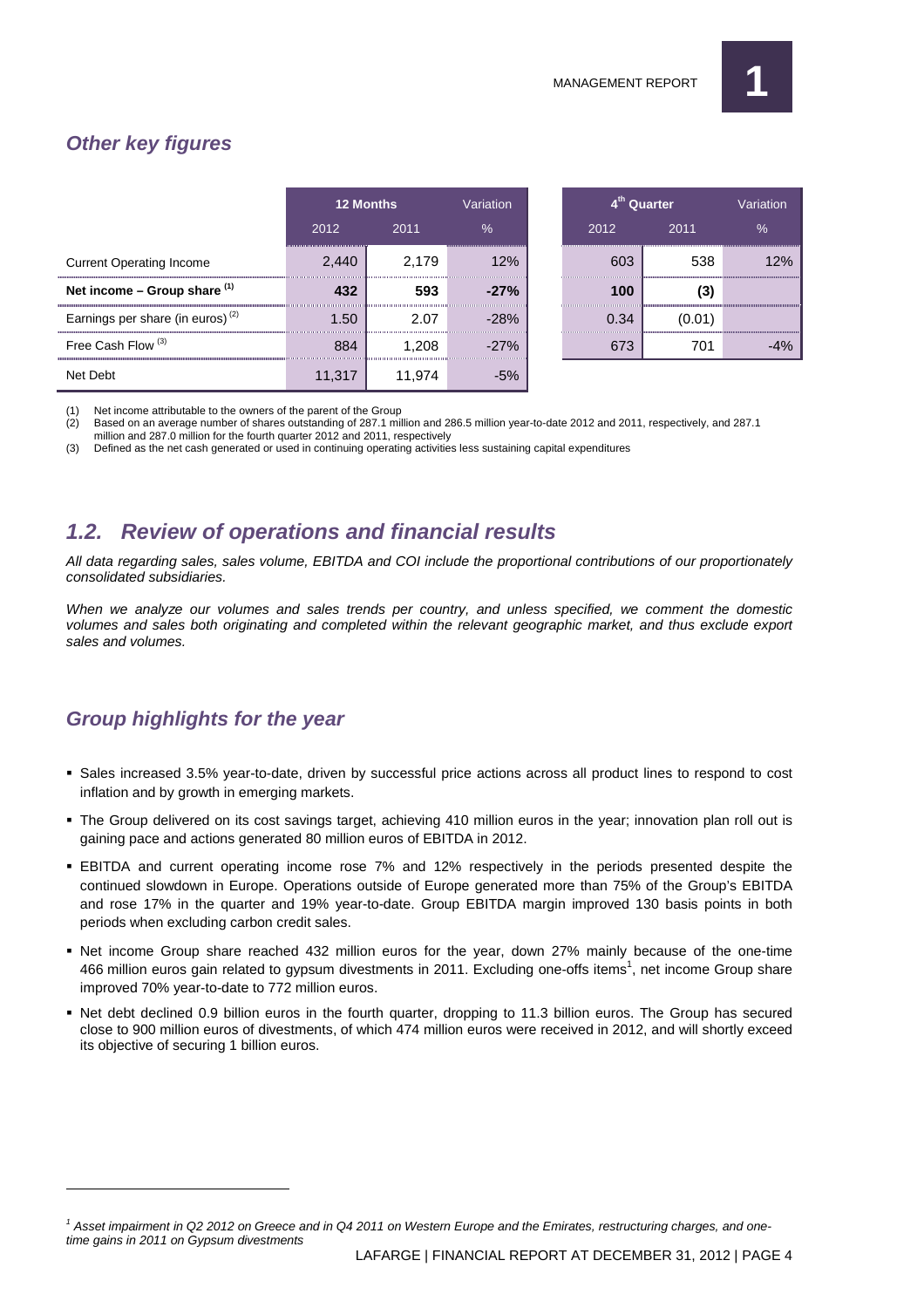

#### **Overview of operations: Sales, EBITDA and Current Operating Income**

Overall, the year was marked by sales and operating results growth, driven by a combination of higher prices in response to cost inflation and strong cost savings measures.

Cement sales volumes, at 141.1 million tons (34.8 million tons in the quarter), decreased 3% year-to-date and 5% in the quarter, mostly reflecting the effect of the construction slowdown in Europe, increased local supply in Egypt, current situation in Syria and the impact of the US divestments, mitigated by solid domestic growth in Asia, Latin America and most countries of Middle East and Africa. Aggregates sales volumes declined by 2% year-to-date and by 4% in the quarter, primarily reflecting lower construction activity in Western and Eastern Europe. Concrete volumes declined by 5% in the quarter and 6% year-to-date impacted by the sale of US ready-mix assets last year. On a like-for-like basis, ready-mix concrete sales volumes were down 3% in the quarter and slightly down 2% yearto-date, with higher volumes in North America and Middle East and Africa almost compensating for lower volumes in Western Europe.

Consolidated sales, at 15,816 million euros year-to-date, moved higher, up 3% year-to-date, supported by successful price actions to respond to cost inflation across all of our product lines, higher cement volumes in Latin America and Asia, and favorable foreign exchange. Consolidated sales of the fourth quarter, at 3,809 million euros, were stable versus last year.

Net changes in the scope of consolidation had a negative impact on our sales of 1.2% (-1.0% in the fourth quarter), primarily reflecting the effect of the divestment of our South Eastern US assets and of A&C Portugal activities, partially offset by several targeted operations achieved in the aggregates and concrete business lines optimizing our asset portfolio. Currency impacts were favorable (2.9% year-to-date, and 2.1% in the fourth quarter 2012), mainly due to the appreciation against the euro of the US and the Canadian dollar, the British pound, the Chinese renminbi, the Malaysian ringgit, the Philippine peso and the Egyptian pound, partially offset by the effect of the depreciation of the Indian rupee, the South African rand, the Syrian pound and the Brazilian real.

EBITDA improved 7% both in the quarter and year-to-date, and at constant scope and exchange rates, grew 5% for the quarter and 4% year-to-date. EBITDA increases in Asia, Middle East and Africa, Latin America, and North America supported this growth. Declines occurred in Western and Central & Eastern Europe, reflecting 78 million euros of lower proceeds from the sale of carbon credits year-to-date compared to last year, and a challenging economic environment. Selling and administrative expenses as a percentage of the total Group revenue were 9.0% for the year 2012, down 70bps versus last year. Overall, cost reduction actions contributed 410 million euros to the year-to-date results, with efforts put on all levers, while innovation plan roll out is gaining pace and actions generated 80 million euros of EBITDA in 2012.

Current operating income increased 7% year-to-date and 9% in the quarter, at constant scope and exchange rates and when restating the impact of the stoppage of depreciation of the UK assets as of March 1st, 2011 due to their scheduled contribution to the joint-venture with Tarmac UK (9 million euros less depreciation). The depreciation of the combined assets contributing to the joint-venture will restart after the formation of the joint-venture that was announced to be effective on January  $7<sup>th</sup>$ , 2013.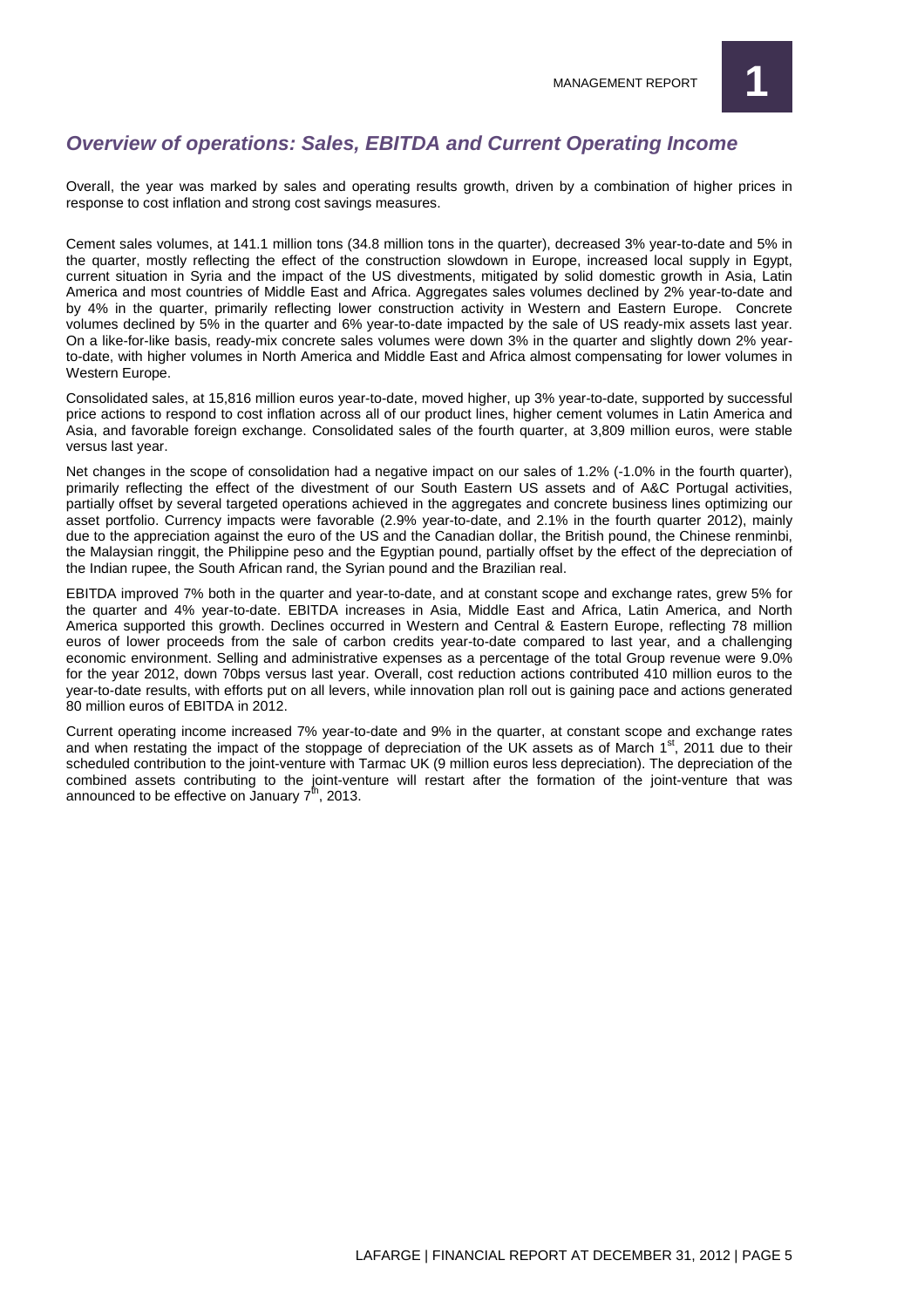#### **Review of operations by region**

#### **North America**

|                        | <b>12 Months</b> |       | Variation | Variation         | 4 <sup>th</sup> Quarter |       | Variation | Variation         |
|------------------------|------------------|-------|-----------|-------------------|-------------------------|-------|-----------|-------------------|
|                        | 2012             | 2011  |           | like-for-<br>like | 2012                    | 2011  |           | like-for-<br>like |
| Volumes                |                  |       |           |                   |                         |       |           |                   |
| Cement (MT)            | 12.8             | 13.5  | $-5%$     | 4%                | 3.0                     | 3.3   | $-7%$     | $-5%$             |
| Pure Aggregates (MT)   | 97.2             | 97.2  |           | 2%                | 24.7                    | 26.4  | $-6%$     | $-6%$             |
| RMX-Concrete (Mm3)     | 6.5              | 7.1   | $-9%$     | 8%                | 1.7                     | 1.7   | $-2%$     | 3%                |
|                        |                  |       |           |                   |                         |       |           |                   |
| Sales (million euros)  | 3,375            | 3,110 | 9%        | 8%                | 824                     | 802   | 3%        |                   |
| EBITDA (million euros) | 546              | 431   | 27%       | 16%               | 163                     | 140   | 16%       | 6%                |
| <b>EBITDA Margin</b>   | 16.2%            | 13.9% | 230bps    |                   | 19.8%                   | 17.5% | 230bps    |                   |
| COI (million euros)    | 348              | 196   | 78%       | 41%               | 113                     | 87    | 30%       | 14%               |

Sales were up 9% year-to-date and 3% in the fourth quarter. The effect of the divestment of our South Eastern US assets in October 2011 reduced sales by 7 percentage points year-to-date, but was almost offset by the appreciation of the Canadian and US dollar against the euro.

At constant scope and exchange rates, sales were up 8% year-to-date, with higher volumes across all activities and higher prices overall. Sales were stable in the fourth quarter, as higher pricing only partly offset the effect of the lower volumes, impacted by adverse weather in our regions in the United States and a higher base comparison.

- **In the United States,** the residential sector improved with housing starts above 770,000, but overall, the construction sector experienced subdued growth in the second half of the year, with a more difficult base comparison and fiscal cliff threat backdrop weighing on civil construction. Cement sales volumes were up 2% year-to-date, but down 10% in the fourth quarter, impacted by tornadoes and bad weather in our regions, while cement prices moved higher. Aggregates and ready-mix concrete sales volumes both decreased 2% year-to-date, with less project works.
- **In Canada,** all three product lines showed volume growth over the year, supported by market dynamism and several major projects in West Canada. Cement, aggregates and ready-mix sales volumes were up 8%, 4% and 12% year-to-date, respectively.

EBITDA was up 115 million euros year-to-date (up 23 million euros in the quarter), driven by higher sales and strong cost-cutting measures, and further helped by a one-time gain of 24 million euros on pensions in the fourth quarter.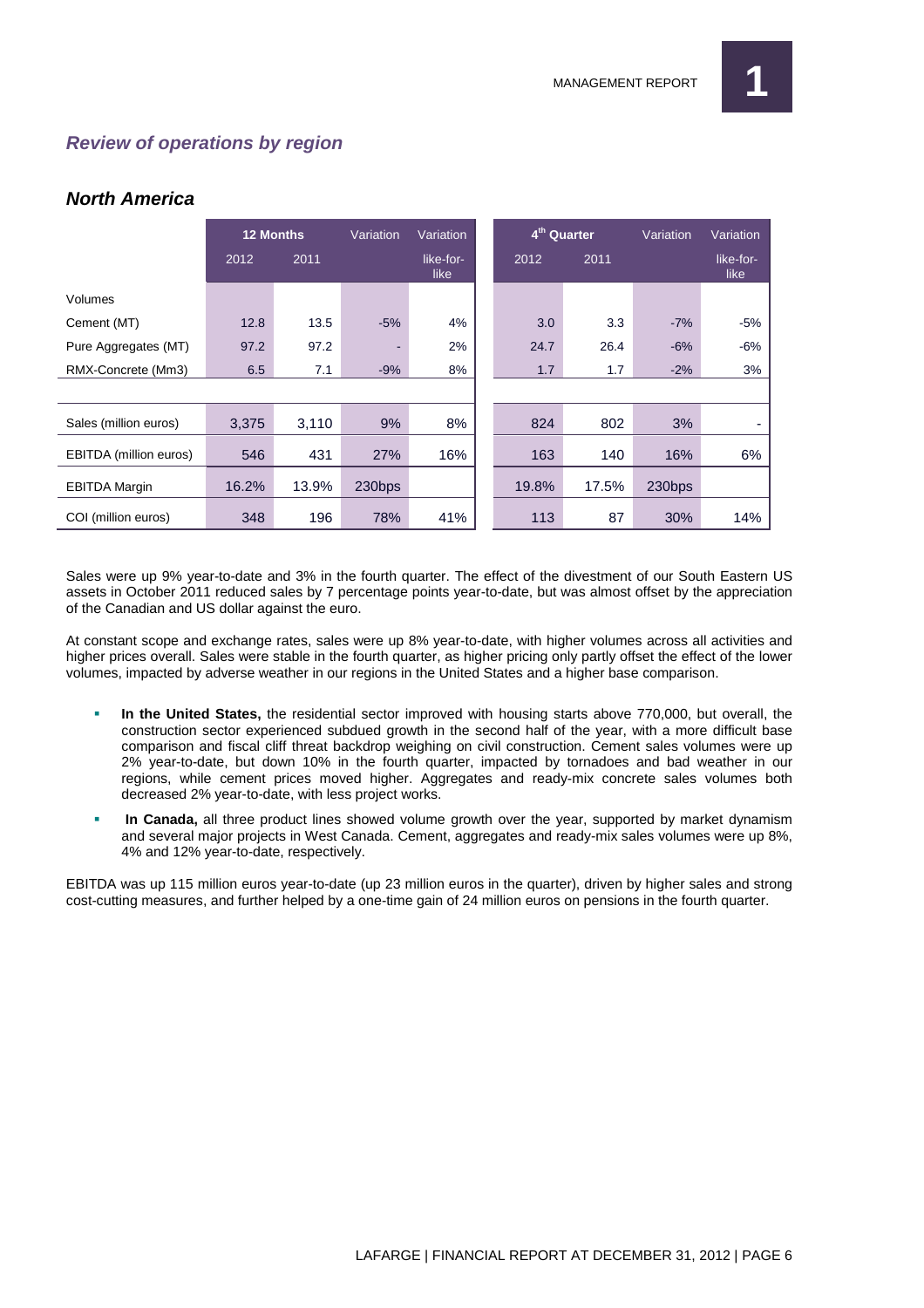

|                                          | <b>12 Months</b> |       | Variation  | Variation         |       | 4 <sup>th</sup> Quarter | Variation  | Variation         |
|------------------------------------------|------------------|-------|------------|-------------------|-------|-------------------------|------------|-------------------|
|                                          | 2012             | 2011  |            | like-for-<br>like | 2012  | 2011                    |            | like-for-<br>like |
| Volumes                                  |                  |       |            |                   |       |                         |            |                   |
| Cement (MT)                              | 16.4             | 18.4  | $-11%$     | $-11%$            | 3.9   | 4.2                     | $-9%$      | $-9%$             |
| Pure Aggregates (MT)                     | 50.9             | 58.4  | $-13%$     | $-12%$            | 12.2  | 12.9                    | $-6%$      | $-6%$             |
| RMX-Concrete (Mm3)                       | 9.8              | 11.7  | $-16%$     | $-13%$            | 2.3   | 2.7                     | $-13%$     | $-13%$            |
|                                          |                  |       |            |                   |       |                         |            |                   |
| Sales (million euros)                    | 3,181            | 3,477 | $-9%$      | $-9%$             | 748   | 813                     | $-8%$      | $-8%$             |
| EBITDA <sup>(1)</sup><br>(million euros) | 556              | 669   | $-17%$     | $-19%$            | 118   | 147                     | $-20%$     | $-20%$            |
| EBITDA Margin <sup>(1)</sup>             | 17.5%            | 19.2% | $-170$ bps |                   | 15.8% | 18.1%                   | $-230$ bps |                   |
| COI (million euros) <sup>(1)</sup>       | 365              | 456   | $-20%$     | $-25%$            | 69    | 92                      | $-25%$     | $-26%$            |

#### **Western Europe**

(1) Impacted by the variation of the sales of carbon credits:

63 million euros lower proceeds for FY, negligible impact for Q4

Western Europe building activity declined in 2012 versus last year, impacted by a challenging economic environment and a difficult base comparison due to particularly favorable weather conditions in the first and fourth quarters 2011.

As a result, sales were down 9% year-to-date, and 8% in the fourth quarter. Sales volumes at constant scope experienced decreases across all business lines, while prices were stable overall.

Net changes in the scope of consolidation had a negligible negative impact on 2012 sales of the region, while the appreciation of the British pound against the euro was slightly positive by 2 percentage point. At constant scope and exchange rates, sales were down 9% year-to-date, and 8% in the fourth quarter.

- **In France**, a slowdown in infrastructure projects and in housing starts affected the building materials sector. Year-to-date, our cement, pure aggregates and ready-mix concrete domestic sales volumes were down 5%, 8% and 5%, respectively.
- **In the United Kingdom**, after a strong 2011 year supported by Olympic construction, construction activity slowed down in 2012, impacted by declines in public sector funding for construction. In this context, cement domestic sales volumes decreased 8% year-to-date. Our pure aggregates and ready-mix concrete sales volumes were down 9% and 15% year-to-date, respectively, reflecting the completion of road projects, notably the A46 and M25 projects. Prices increased across all of our activities in response to higher production costs.
- **In Spain and Greece**, our cement domestic sales volumes decreased respectively 26% and 37% year-todate, under a persistently challenging economic environment and with the impact of the austerity measures being implemented.

Significant cost-cutting achievements and lower cost inflation helped mitigate the impact of lower volumes and lower carbon credit proceeds. The sales of carbon credits were 73 million euros year-to-date versus 136 million euros in 2011 (17 million euros versus 15 million euros in the fourth quarter 2011).

EBITDA margin improved 140 basis points when excluding carbon credit sales and the impact of a one-time gain of 66 million euros<sup>2</sup> recorded in 2011, reflecting the significant impact of our cost-saving actions, which more than offset the impact of declining volumes.

 $\overline{a}$ 

 $2^{2}$  One-time gain for a pension curtailment recorded in the fourth quarter 2011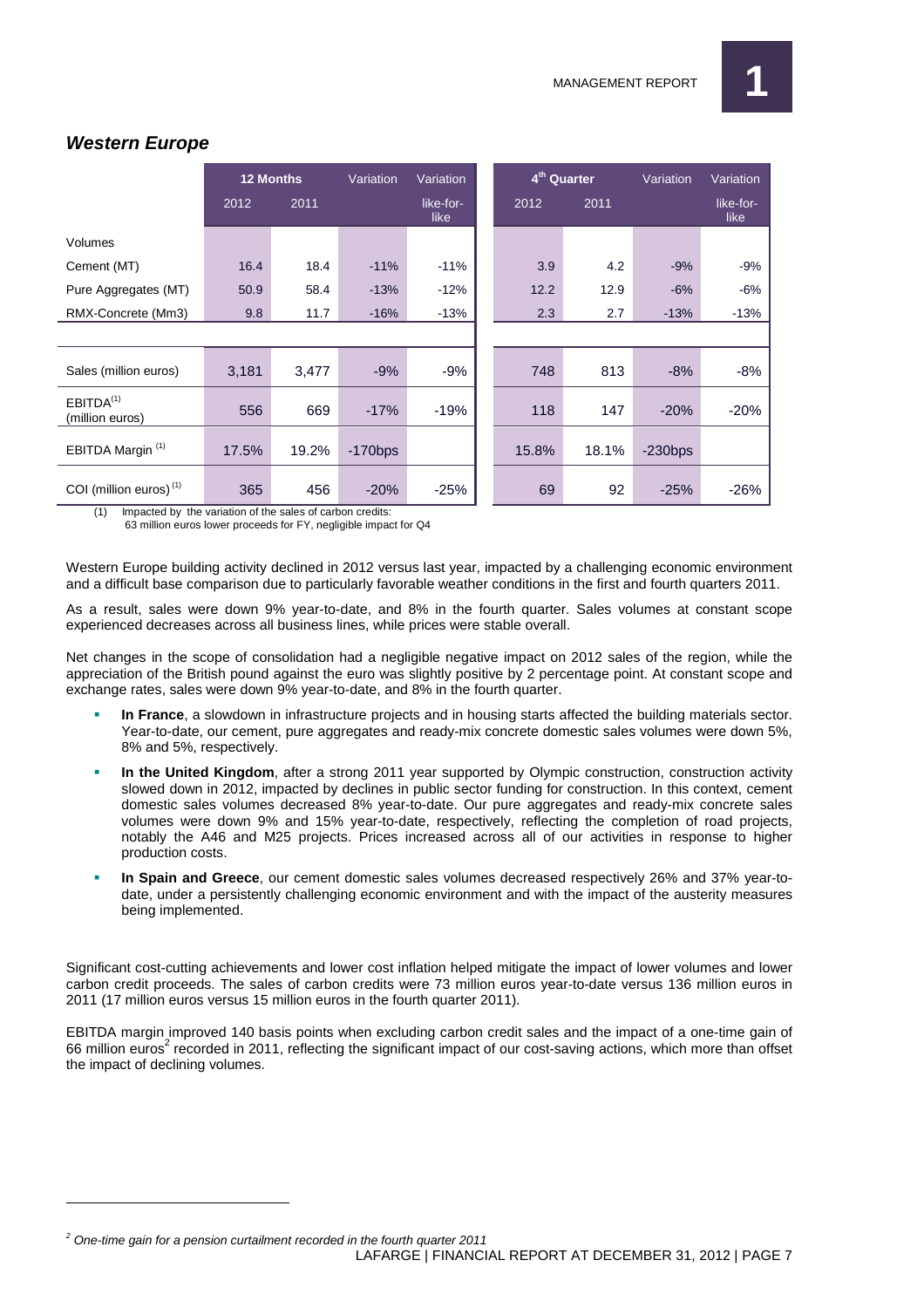

|                                          | <b>12 Months</b> |       | Variation  | Variation         | 4 <sup>th</sup> Quarter |       | Variation | Variation         |
|------------------------------------------|------------------|-------|------------|-------------------|-------------------------|-------|-----------|-------------------|
|                                          | 2012             | 2011  |            | like-for-<br>like | 2012                    | 2011  |           | like-for-<br>like |
| Volumes                                  |                  |       |            |                   |                         |       |           |                   |
| Cement (MT)                              | 13.2             | 14.1  | $-6%$      | $-8%$             | 2.8                     | 3.2   | $-8%$     | $-9%$             |
| Pure Aggregates (MT)                     | 22.3             | 20.8  | 7%         | $-3%$             | 5.7                     | 5.9   | $-3%$     | $-3%$             |
| RMX-Concrete (Mm3)                       | 1.5              | 1.5   | $-1%$      | 5%                | 0.3                     | 0.3   | 7%        | $1\%$             |
|                                          |                  |       |            |                   |                         |       |           |                   |
| Sales (million euros)                    | 1,270            | 1,293 | $-2%$      | $-4%$             | 281                     | 296   | $-5%$     | $-9%$             |
| EBITDA <sup>(1)</sup><br>(million euros) | 255              | 329   | $-22%$     | $-22%$            | 41                      | 56    | $-27%$    | $-29%$            |
| EBITDA Margin <sup>(1)</sup>             | 20.1%            | 25.4% | $-530$ bps |                   | 14.6%                   | 18.9% | $-430bps$ |                   |
| COI (million euros) <sup>(1)</sup>       | 174              | 256   | $-32%$     | $-28%$            | 21                      | 37    | $-43%$    | $-39%$            |

#### **Central and Eastern Europe**

(1) Impacted by the effect of carbon credit proceeds in 2012 versus 2011: 15 million euros lower proceeds in 2012, and 8 million euros higher proceeds in Q4

In Central and Eastern Europe, sales were down 5% in the fourth quarter and 2% year-to-date, impacted by a market correction in Poland and adverse weather in the fourth quarter.

Year-to-date, scope effects were positive (+3 percentage points on sales), as the Group strengthened its positions within this region last year through various operations, including the start-up of clinker production at our new cement plant in Hungary, and the strengthening of our aggregates activities in Russia. Foreign exchange had a negative impact on sales of 1 percentage point.

At constant scope and exchange rates, sales were down 9% in the fourth quarter and 4% year-to-date, helped by positive pricing but with sales volumes down for cement and aggregates. Contrasting trends were experienced within the region:

- **In Poland**, building activity slowed down, reflecting the completion of construction projects in advance of the European Cup games in June and lower EU funding. Cement domestic sales volumes were down 21% yearto-date, after the strong increase of 24% recorded in 2011. Our pure aggregates sales volumes were also down 16% over the year, with a high comparison base last year.
- **In Russia,** market trends were positive, but cement volumes were impacted from the second quarter by production limitations at one of our plants close to Moscow.
- **Romania** experienced positive volumes trends across all activities, with notably an increase in cement sales volumes of 7% year-to-date.

Like-for-like EBITDA decreased in both periods, with lower sales in Poland, higher logistics costs in Russia and lower carbon credit proceeds for the year. The sales of carbon credit were 26 million euros in 2012 versus 41 million euros in 2011 (13 million euros versus 5 million euros in the fourth quarter 2011).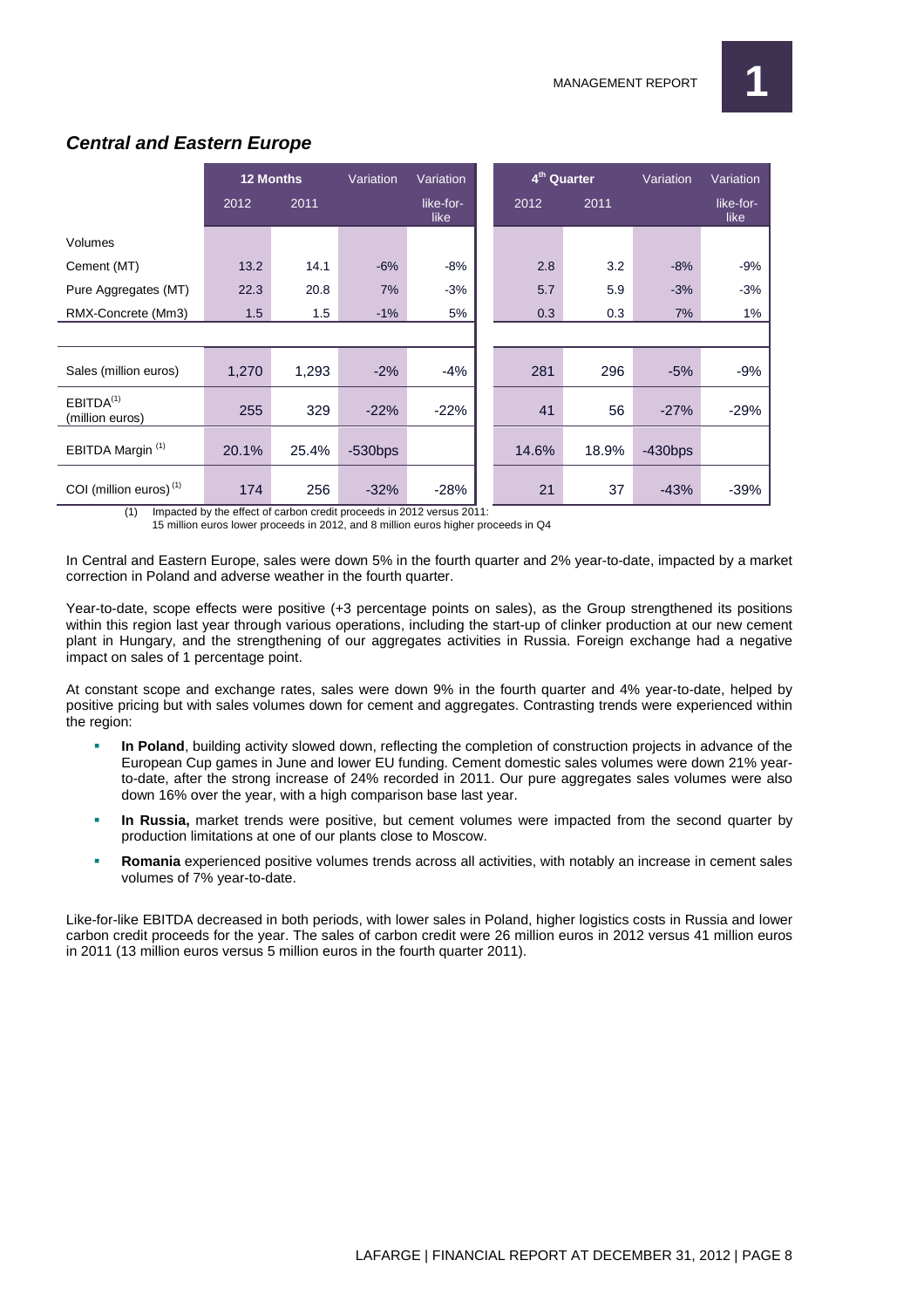

|                                            | <b>12 Months</b> |       | Variation | Variation         |  | 4 <sup>th</sup> Quarter |       | Variation | Variation         |
|--------------------------------------------|------------------|-------|-----------|-------------------|--|-------------------------|-------|-----------|-------------------|
|                                            | 2012             | 2011  |           | like-for-<br>like |  | 2012                    | 2011  |           | like-for-<br>like |
| Volumes                                    |                  |       |           |                   |  |                         |       |           |                   |
| Cement (MT)                                | 45.2             | 48.0  | $-6%$     | $-3%^{(1)}$       |  | 11.0                    | 12.2  | $-10%$    | $-8\%^{(1)}$      |
| Pure Aggregates (MT)                       | 8.6              | 8.8   | $-3%$     | $-5%$             |  | 2.0                     | 2.1   | $-6%$     | $-7%$             |
| RMX-Concrete (Mm3)                         | 7.0              | 6.1   | 14%       | 7%                |  | 1.8                     | 1.7   | 2%        | 2%                |
|                                            |                  |       |           |                   |  |                         |       |           |                   |
| Sales (million euros)                      | 4,283            | 4,092 | 5%        | 2%                |  | 1,017                   | 1,035 | $-2%$     | $-2%$             |
| EBITDA (million euros)                     | 1,235            | 1,131 | 9%        | 6%                |  | 293                     | 266   | 10%       | 9%                |
| <b>EBITDA Margin</b>                       | 28.8%            | 27.6% | 120bps    |                   |  | 28.8%                   | 25.7% | 310bps    |                   |
| COI (million euros)<br>$(4)$ demonstrative | 906              | 820   | 10%       | 7%                |  | 211                     | 185   | 14%       | 12%               |

#### **Middle East and Africa**

(1) domestic only

Market trends remained strong overall, particularly in Sub-Saharan Africa, Algeria and Iraq, supported by increasing demand for housing and infrastructures.

Overall, sales grew 5% year-to-date and were down 2% in the fourth quarter. Year-to-date, scope effects were slightly positive, mostly reflecting our developing operations in Iraq, while the impact of foreign currency fluctuations also benefited sales (+3% on sales).

At constant scope and exchange rates, sales were up 2% year-to-date, and down 2% in the quarter with overall positive pricing in response to inflation and contrasting volume trends within the region.

- **In Algeria**, domestic cement sales were up 11% year-to-date (15% in the fourth quarter), with strong market trends.
- **Egypt** sales were down 5% year-to-date, with positive pricing but cement domestic volumes down 12% year-to-date, impacted by new cement production capacities started last year in the market and a higher comparison base for the fourth quarter.
- **In Iraq,** domestic sales are supported by strong needs for housing, and we have strengthened our presence with the Kerbala plant located in the South together with the development of our ready-mix activities. Cement domestic sales volumes were up 11% year-to-date, with average prices below 2011 levels.
- **In Kenya**, our cement domestic sales increased 12% year-to-date, bolstered by a strong market, somewhat slowed down in the fourth quarter ahead of elections.
- **In Morocco,** increased local supply combined with a softer market in the second half of the year drove domestic cement sales volumes down both in the quarter and year-to-date.
- **In Nigeria**, dynamic market trends overall and our 2.2MT new line started in the second half of 2011 drove a 32% increase in cement sales year-to-date, despite strong floods and a temporarily softer market growth in the fourth quarter 2012.
- **In South Africa**, all three product lines showed volume growth and price gains in 2012, with domestic cement sales up 5%, aggregates sales up 16% and ready-mix concrete up 6%.
- **Syria** cement sales volumes declined sharply, impacted by the current situation.

At constant scope and exchange rates, EBITDA rose 6% year-to-date and 9% in the quarter, driven by significant cost-saving initiatives and pricing gains in response to cost increases, notably with higher energy costs.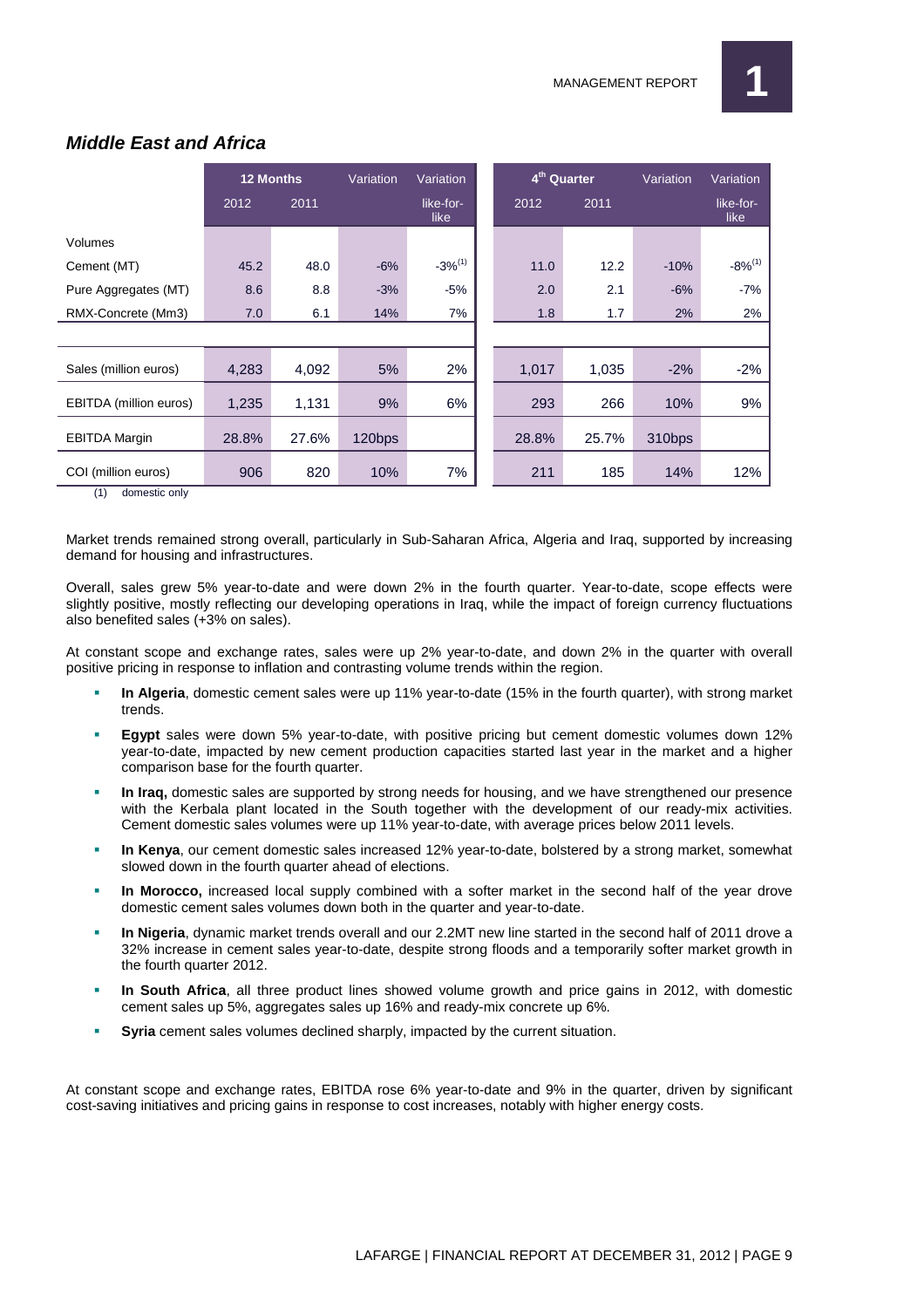

|                        | <b>12 Months</b> |       | Variation | Variation         |  | 4 <sup>th</sup> Quarter |       | Variation | Variation         |
|------------------------|------------------|-------|-----------|-------------------|--|-------------------------|-------|-----------|-------------------|
|                        | 2012             | 2011  |           | like-for-<br>like |  | 2012                    | 2011  |           | like-for-<br>like |
| Volumes                |                  |       |           |                   |  |                         |       |           |                   |
| Cement (MT)            | 9.2              | 8.8   | 4%        | 4%                |  | 2.3                     | 2.3   | 3%        | 3%                |
| Pure Aggregates (MT)   | 2.7              | 2.4   | 15%       | 15%               |  | 0.6                     | 0.6   | 3%        | 3%                |
| RMX-Concrete (Mm3)     | 1.1              | 0.9   | 22%       | 22%               |  | 0.3                     | 0.3   | 15%       | 15%               |
|                        |                  |       |           |                   |  |                         |       |           |                   |
| Sales (million euros)  | 961              | 905   | 6%        | 10%               |  | 232                     | 232   | Ξ.        | 6%                |
| EBITDA (million euros) | 296              | 246   | 20%       | 22%               |  | 85                      | 66    | 29%       | 33%               |
| <b>EBITDA Margin</b>   | 30.8%            | 27.2% | 360bps    |                   |  | 36.6%                   | 28.4% | 820bps    |                   |
| COI (million euros)    | 256              | 204   | 25%       | 27%               |  | 76                      | 56    | 36%       | 39%               |

#### **Latin America**

The construction markets remained strong within the region, and as a result, sales increased 10% year-to-date (+6% in the fourth quarter) at constant scope and exchange rates. Foreign exchange fluctuations negatively impacted the sales by 4 percentage points year-to-date (6 percentage points in the fourth quarter), reflecting the depreciation of the Brazilian real against the euro.

- **In Brazil,** the construction market remained strong. Our cement sales were up 10% year-to-date, with prices well-oriented in response to cost increases, while our aggregates and concrete activities benefited from various infrastructure projects in the region of Rio.
- **Honduras and Ecuador** also experienced cement domestic sales growth, up 6% and 3% year-to date, respectively.

At constant scope and exchange rates, EBITDA experienced a strong 22% increase year-to-date, supported by higher sales, and lower cost inflation coupled with cost-saving actions. The fourth quarter also benefited from onetime gains of 15 million euros.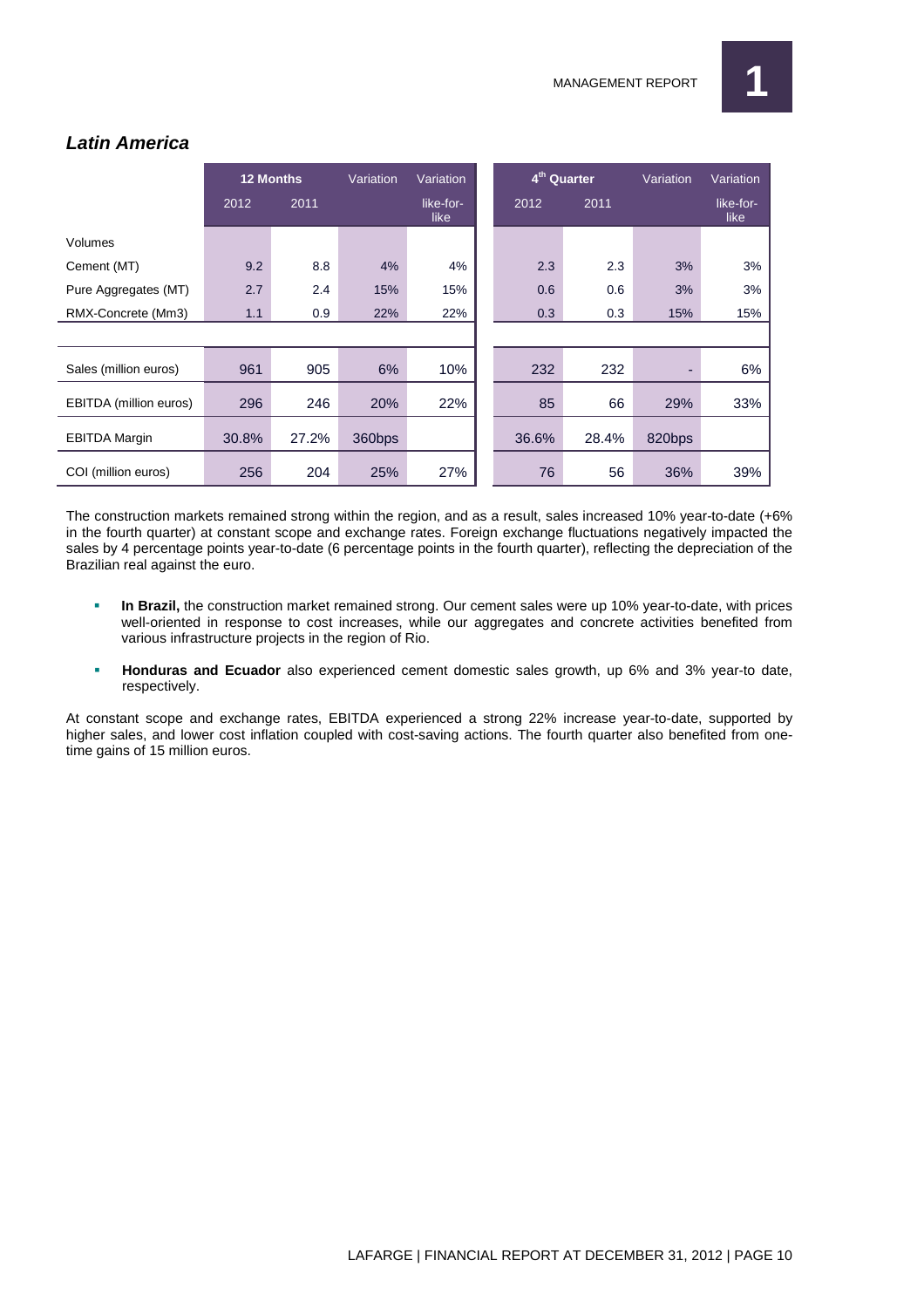|                        | <b>12 Months</b> |       | Variation | Variation         | 4 <sup>th</sup> Quarter |       | Variation | Variation         |
|------------------------|------------------|-------|-----------|-------------------|-------------------------|-------|-----------|-------------------|
|                        | 2012             | 2011  |           | like-for-<br>like | 2012                    | 2011  |           | like-for-<br>like |
| Volumes                |                  |       |           |                   |                         |       |           |                   |
| Cement (MT)            | 44.3             | 42.5  | 4%        | 4%                | 11.8                    | 11.3  | 4%        | 4%                |
| Pure Aggregates (MT)   | 6.6              | 5.1   | 30%       | 15%               | 1.9                     | 1.2   | 58%       | 37%               |
| RMX-Concrete (Mm3)     | 5.9              | 6.5   | $-8%$     | $-2%$             | 1.4                     | 1.6   | $-11%$    | 1%                |
|                        |                  |       |           |                   |                         |       |           |                   |
| Sales (million euros)  | 2,746            | 2,407 | 14%       | 10%               | 707                     | 635   | 11%       | 8%                |
| EBITDA (million euros) | 562              | 411   | 37%       | 31%               | 156                     | 123   | 27%       | 24%               |
| <b>EBITDA Margin</b>   | 20.5%            | 17.1% | 340bps    |                   | 22.1%                   | 19.4% | 270bps    |                   |
| COI (million euros)    | 391              | 247   | 58%       | 53%               | 113                     | 81    | 40%       | 37%               |

In Asia, market trends were positive in most markets where we operate, and our sales grew 10% like-for-like year-todate and 8% in the fourth quarter. Foreign exchange fluctuations had a positive effect of on sales, while scope impact was negligible.

- **In China,** cement sales volumes were up 2% year-to-date (+4% in the fourth quarter), while average prices were affected by increased supply.
- **In India**, cement domestic sales rose 22% year-to-date as price actions were successfully implemented to offset higher logistics and power costs. Cement volumes were up 1% year-to-date (+5% in the fourth quarter), impacted by heavy rains in the second and third quarters. Ready-mix sales were stable overall, higher prices offsetting lower volumes.
- **Indonesia** benefitted from steady construction market growth, and our cement domestic sales rose 14% year-to-date and in the fourth quarter, with price gains and higher volumes.
- **In Malaysia**, the construction market was dynamic, especially for the infrastructure segment, and our domestic cement sales were up 7% year-to-date.
- **In the Philippines**, cement construction was bolstered by developing governmental infrastructures projects. Cement domestic sales grew 15% year-to-date (+27% in the fourth quarter) under the combined effect of higher volumes and price gains in response to production cost increases, notably power and logistics costs.
- **In South Korea,** market conditions improved and prices are progressively recovering from low levels, resulting in domestic cement sales being up 21% year-to-date. Cement domestic volumes were down in the fourth quarter, reflecting a market slowdown impacted by a snowy month of December. Production levels are temporarily hampered after a landslide occurred at a quarry at the end of August and exports were reduced to enable us to serve local cement needs.

EBITDA strongly improved both in the quarter and year-to-date, up 151 million euros over the year, with better volumes, higher prices to offset cost inflation and significant cost-saving measures.

#### **Asia**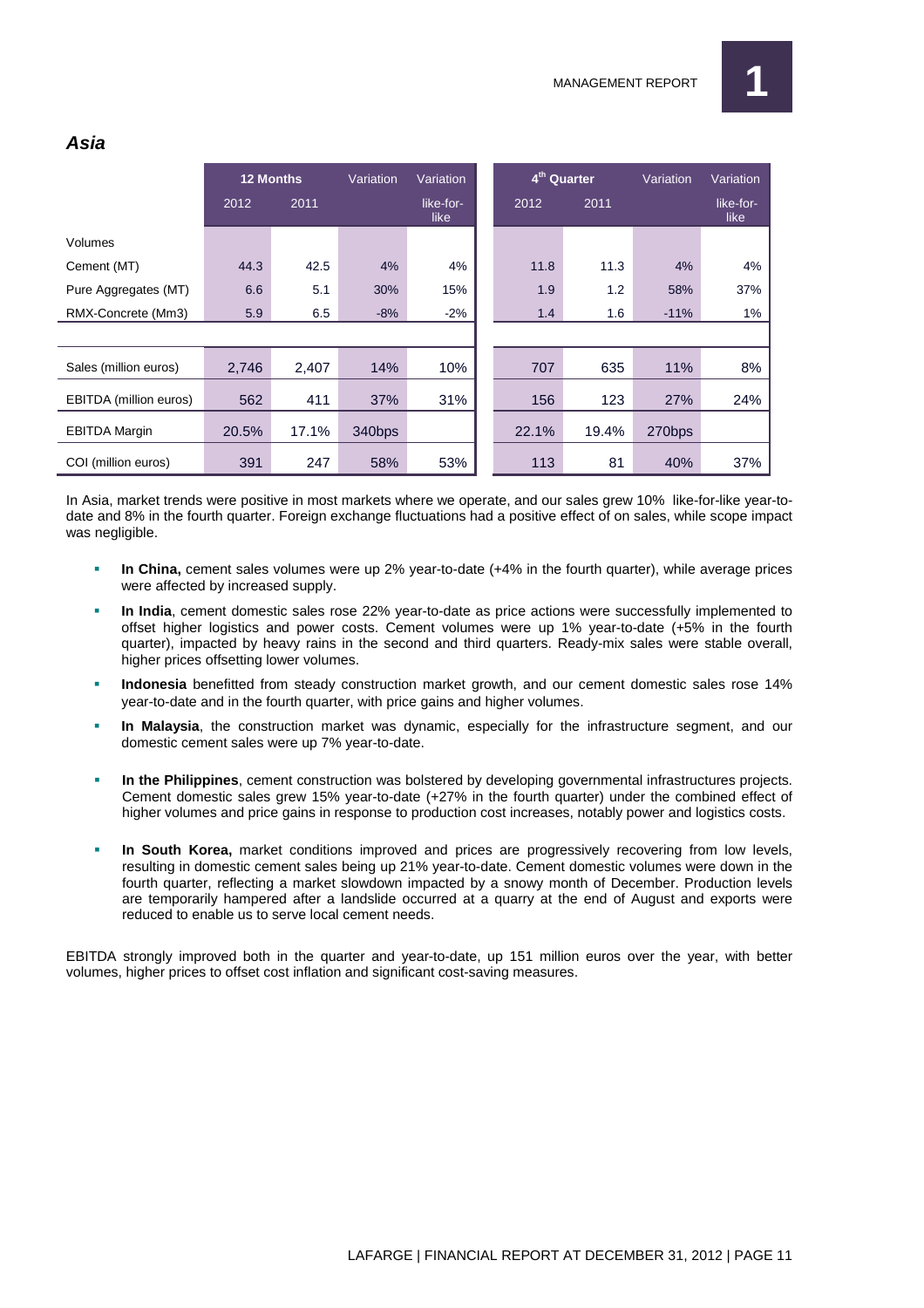

#### **Other income statement items**

The table below shows our operating income and net income for the period ended December 31, 2012 and 2011:

|                                                                                    | <b>12 Months</b>           |                          | Variation       |  |
|------------------------------------------------------------------------------------|----------------------------|--------------------------|-----------------|--|
|                                                                                    | 2012                       | 2011                     | $\%$            |  |
| <b>EBITDA</b>                                                                      | 3,450                      | 3,217                    | 7%              |  |
| Depreciation                                                                       | (1,010)                    | (1,038)                  | $-3%$           |  |
| <b>Current Operating Income</b>                                                    | 2,440                      | 2,179                    | 12%             |  |
| Net gains on disposals                                                             | 53                         | 45                       | 18%             |  |
| Other operating income (expenses)                                                  | (546)                      | (541)                    | 1%              |  |
| <b>Operating Income</b>                                                            | 1,947                      | 1,683                    | 16%             |  |
| Net financial (costs) income<br>Of which<br>Financial expenses<br>Financial income | (1,031)<br>(1, 191)<br>160 | (999)<br>(1, 142)<br>143 | 3%<br>4%<br>12% |  |
| Share of net income (loss) of associates                                           | 5                          | (8)                      |                 |  |
| Income before Income Tax                                                           | 921                        | 676                      | 36%             |  |
| Income tax                                                                         | (316)                      | (432)                    | $-27%$          |  |
| Net Income from continuing operations                                              | 605                        | 244                      | 148%            |  |
| Net income from discontinued operations                                            | 16                         | 492                      |                 |  |
| Net income                                                                         | 621                        | 736                      | $-16%$          |  |
| of which part attributable to:                                                     |                            |                          |                 |  |
| - Owners of the parent Company                                                     | 432                        | 593                      | $-27%$          |  |
| - Non-controlling interests                                                        | 189                        | 143                      | 32%             |  |

**Depreciation** was 1,010 million euros in 2012 versus 1,038 million euros in 2011, under the combined effect of the stopping of the depreciation of our UK assets and the outsourcing of certain quarry mobile equipment to increase operating flexibility and allow focus on our core business activities.

**Net gains on disposals** were 53 million euros in 2012 versus 45 million euros in 2011, and mainly comprise the gain on the divestment of most of our minority position in Lafarge Aso Cement in Japan to our partner Aso Corporation, and the gain on the sale of US assets in Missouri and Oklahoma.

**Other operating expenses** primarily reflect the impact of impairments, restructuring, and legal actions. They amounted to 546 million euros in 2012 versus 541 million euros in 2011. In 2012, the Group recorded 204 million euros (40 million euros in the fourth quarter) of restructuring charges as part of executing its cost-cutting program. Additionally, given the sustained downturn in economic conditions in Greece, an impairment of goodwill and other assets was recorded for a total amount of 200 million euros in the second quarter 2012 while close to 40 million euros of accelerated assets depreciation and write-offs were recorded in 2012 on European assets. In 2011, other operating expenses mainly comprised an impairment of goodwill in Greece and United Arab Emirates for a total of 285 million euros, restructuring expenses, accelerated depreciation of some assets in Western Europe and costs of on-going diposals.

**Operating income** increased 16% to 1,947 million euros versus 1,683 million euros in 2011, reflecting the improvement in EBITDA.

**Net Finance costs,** comprised of financial expenses on net debt, foreign exchange, and other financial income and expenses, were 1,031 million euros versus 999 million euros in 2011.

The financial expenses on net debt slightly increased to 889 million euros from 841 million euros, the impact of higher interest rates offsetting the effect of a lower average net debt of 1.6 billion euros. The decision of Standard & Poor's and Moody's to downgrade our credit rating on March 17th, 2011 and August 8th, 2011, respectively, triggered step-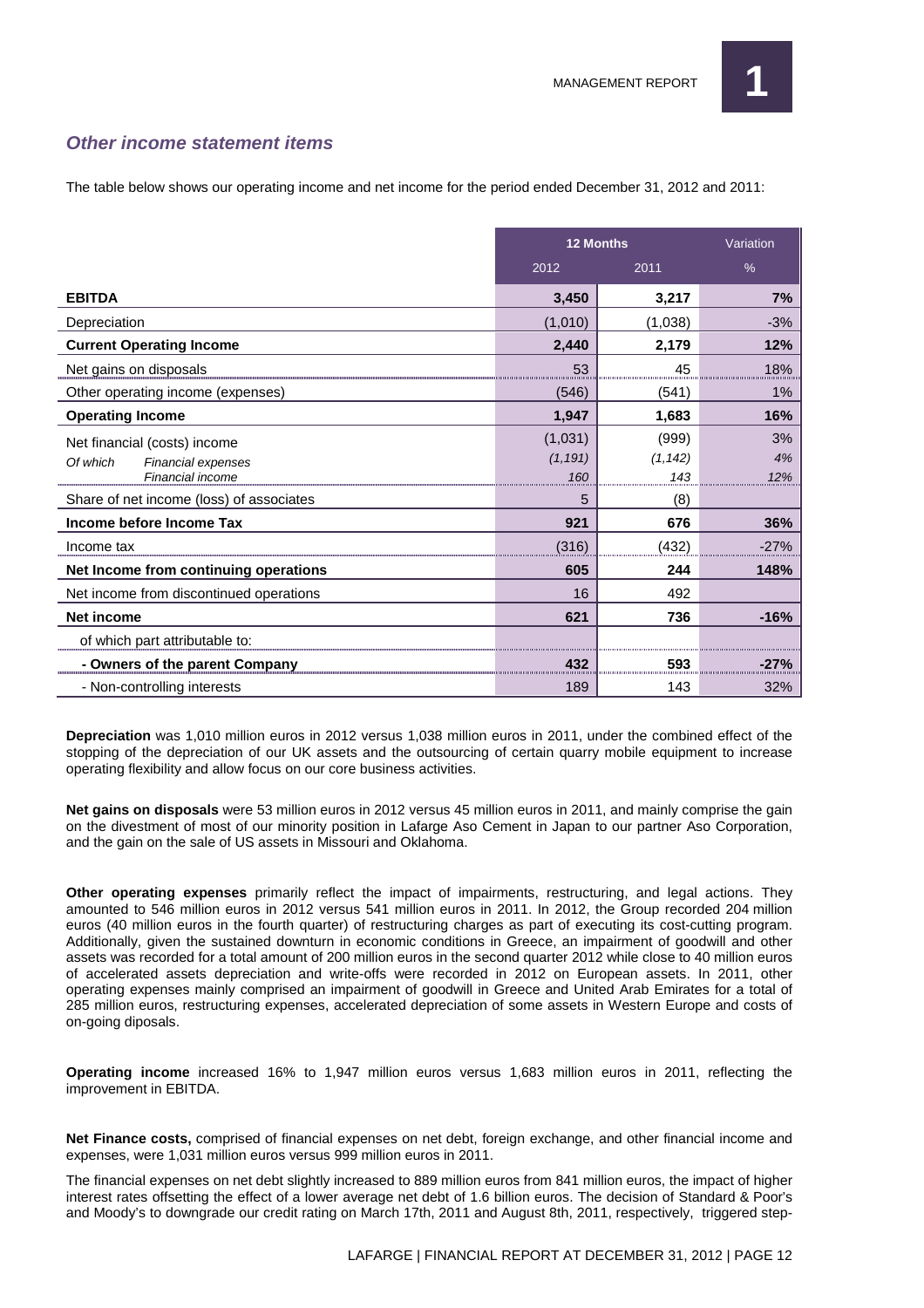

up clauses on certain of our bonds, increasing the rate of interest to be paid. The average interest rate on our gross debt was 6.2% in 2012, compared to 5.7% in 2011.

Foreign exchange resulted in a loss of 23 million euros in 2012 compared with a loss of 79 million euros in 2011, mostly relating to loans and debts denominated in currencies for which no hedging market is available.

Other financial costs rose from 79 million euros to 119 million euros, and mainly comprise bank commissions, the amortization of debt issuance costs and fair value adjustments of the debt.

**The contribution from our associates** represented a net gain of 5 million euros in 2012, versus a net loss of 8 million euros in 2011, benefiting from improved earnings for Unicem (Nigeria) and with the contribution of the 20% ownership in Etex Dryco (Gypsum operations in Europe and Latin America).

**Income tax** was 316 million euros in 2012 versus 432 million euros in 2011. The effective tax rate was 34%, impacted by the effect of the application of the new French tax law on the partial non-deductibility of financial interests, and by non-recurring elements, notably comprising a non-deductible impairment charge on goodwill recorded in the second quarter 2012 and the impact of the divestment of our Oklahoma and Missouri (US) assets in 2012. The effective tax rate was 63% in 2011, mostly reflecting the non-deductibility of impairments of goodwill, the one-off impact on the Egyptian deferred tax position to reflect the newly applicable tax rate and some other one-off elements such as the impact of the divestment of our South Eastern US assets.

**Net income from continuing operations** was 605 million euros in 2012 versus 244 million euros in 2011, under the combined effect of improved EBITDA and lower exceptional tax effects.

**Net income from discontinued operations** was a gain of 16 million euros year-to-date, reflecting the results of our Gypsum operations in North America, helped by improved housing construction and higher pricing. In 2011, net income from discontinued operations was 492 million euros, with a net non-recurring gain of 466 million euros, mostly due to the gain of the divestments of our Gypsum operations in Europe, Latin America and Asia.

**Net income Group share<sup>3</sup>** decreased to 432 million euros from 593 million euros in 2011, impacted by several nonrecurring items. The base comparison for 2011 was higher due to a 466 million euros non-recurring net gain on Gypsum discontinued operations in 2011, partly offset by an impairment of goodwill on Greece and United Arab Emirates for a total of 285 million euros and by 61 million euros of restructuring charges. In 2012, net income was impacted by a 200 million euros second quarter impairment charge on Greek assets and by 204 million euros of restructuring charges recorded as part of the Group cost saving initiatives (40 million euros for the fourth quarter). Excluding these items, net income Group share improved 70% year-to-date, reflecting the strong improvement in operating results.

**Non controlling interests** increased to 189 million euros in 2012 compared with 143 million euros in 2011, as 2011 third quarter minorities were negatively impacted by a retroactive effect to reevaluate the opening deferred tax position of Egypt after an increase of the tax rate in this country.

**Basic earnings per share** was 1.50 euro in 2012, compared to 2.07 euros in 2011, reflecting the decrease in net income attributable to the owners of the parent company, while the average number of shares was relatively stable.

 $3$  Net income/loss attributable to the owners of the parent company

 $\overline{a}$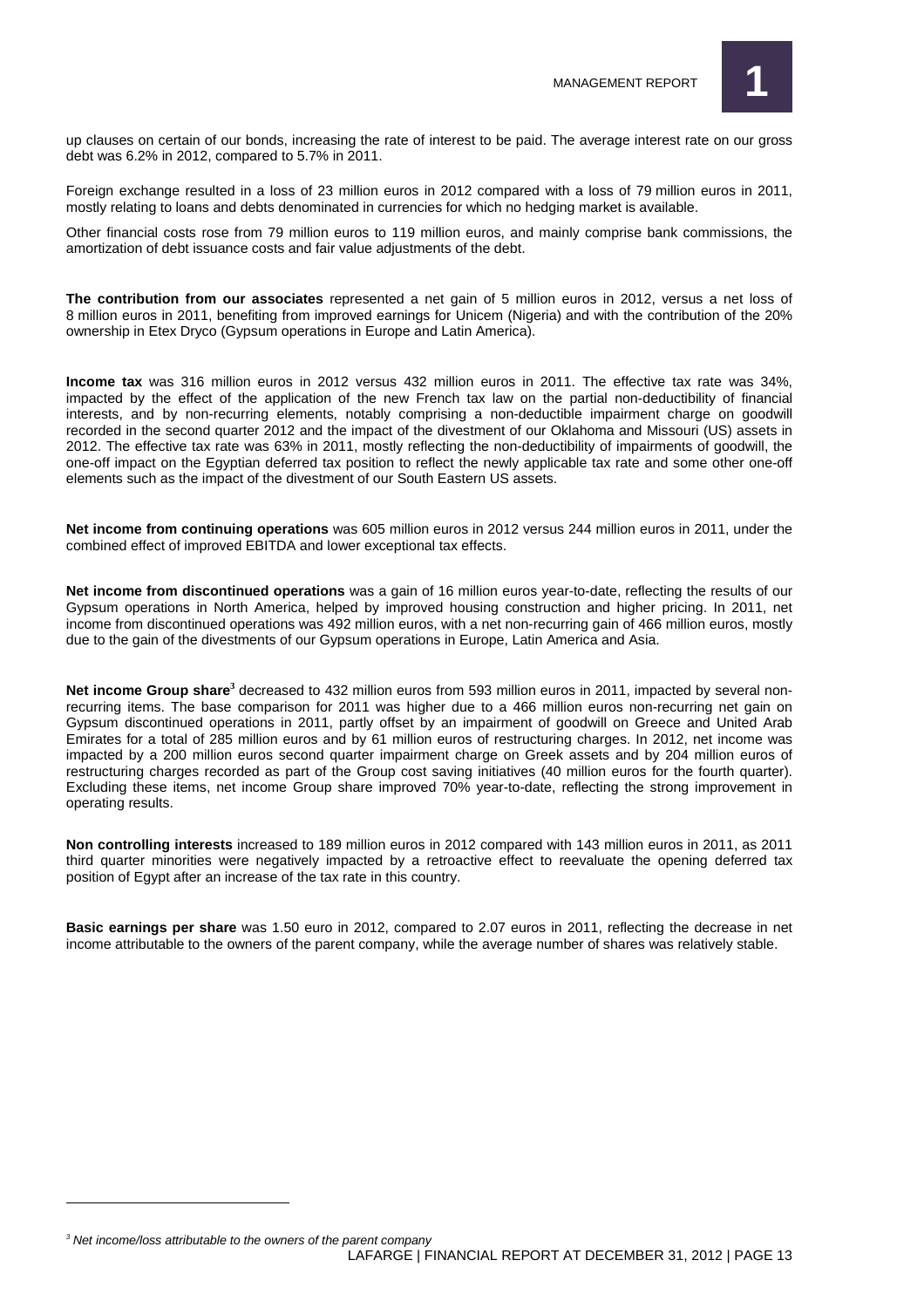

#### **Cash flow statement**

 $\overline{a}$ 

**Net operating cash generated by continuing operations was €1,276 million in 2012**, versus €1,597 million in 2011.

Net operating cash provided by continuing operations decreased 0.3 billion euros, primarily reflecting the evolution of the change in working capital, while cash flow from operations was stable. Indeed, the higher EBITDA generated over the period was offset by the payment of non-recurring restructuring charges in the context of the implementation of our cost-saving program.

The variation of working capital increased by 0.3 billion euros, primarily due to inventory building ahead of maintenance shutdown expected in the first quarter 2013 and with lower than expected volumes in December for certain countries due to bad weather. In 2012, we continued to optimize our strict working capital that was maintained at a low level, representing 34 days sales at the end of December 2012.

**Net cash used in investing activities from continuing operations was €323 million, compared with €891 million** of net cash provided in 2011.

Sustaining capital expenditures were contained at 392 million euros compared to 389 million euros in 2011.

Capital expenditures for productivity projects and for the building of new capacity were strongly reduced to 364 million euros versus 665 million euros in 2011, as part of our strict capex management.

Including the acquisitions of ownership interests with no gain of control<sup>4</sup>, and the debt acquired, acquisitions had a net impact of 61 million euros on the net debt, versus 145 million euros in 2011.

Net of debt disposed of, and including the proceeds of the disposals of ownership interests with no loss of control, the divestment operations performed in 2012 have reduced, net of selling costs, the Group's financial net debt by 474 million euros (2,226 million euros in 2011). They were mainly related to the sale of some assets in Missouri and Oklahoma (US) to Eagle Materials, the divestment of most of our minority position in Lafarge Aso Cement in Japan to our partner Aso Corporation, together with the fourth instalment of the divestment of our Venezuelan operations.

#### **Consolidated statement of financial position**

**At December 31, 2012, total equity stood at €17,750 million** (€18,201 million at the end of December 2011) **and net debt at €11,317 million** (€11,974 million at the end of December 2011).

The decrease of the total equity by 0.5 billion euros mostly reflects the net income for the period (0.6 billion euros), more than offset by the negative impact of currency translation adjustements on the equity (0.5 billion euros) and by dividends (negative impact of 0.3 billion euros).

Net debt decreased 0.7 billion euros, with net cash provided by operating activities and divestments as of December 31, 2012 totalling 1.8 billion euros and largely offsetting the capital spending (0.8 billion euros) and the dividends paid over the period (0.3 billion euros).

Further divestments were secured and will generate additional proceeds to be received in 2013. On November 16, 2012, Lafarge and Anglo American announced the sale of a portfolio of assets in the United Kingdom generating cash up to £285 million. This agreement is expected to close in 2013. The sale of these assets was the principal condition to receiving final clearance from the Competition Commission for the formation of a 50:50 joint venture. This joint venture was completed on January 7, 2013, and combines Tarmac's and Lafarge's cement, aggregates, readymix concrete, asphalt and asphalt surfacing and maintenance services, and waste services businesses in the United Kingdom. On January 10, 2013, Lafarge announced the sale of some aggregates assets located in Georgia (US) for a total enterprise value of 160 million US dollars. As at February 20, 2013, the Group has secured close to 900 million euros, with some further binding agreements signed in February.

The Group also further strengthened its strong liquidity through the issuance of 815 million euros mid-term bonds with no financial covenants and interest rates below 6 percent and with the renewal of three bilateral credit facilities initially expiring in 2013 for a total of 450 million euros.

<sup>&</sup>lt;sup>4</sup> The acquisitions of ownership interests with no gain of control represented €60m in 2012 and €49m in2011, excluding third-party puts, already recorded as debt, exercised in the period (a €51m put and a €111m put exercised in the frst and third quarters 2011, respectively, and a €28m put and a €59m put exercised in the second and fourth quarters 2012, respectively).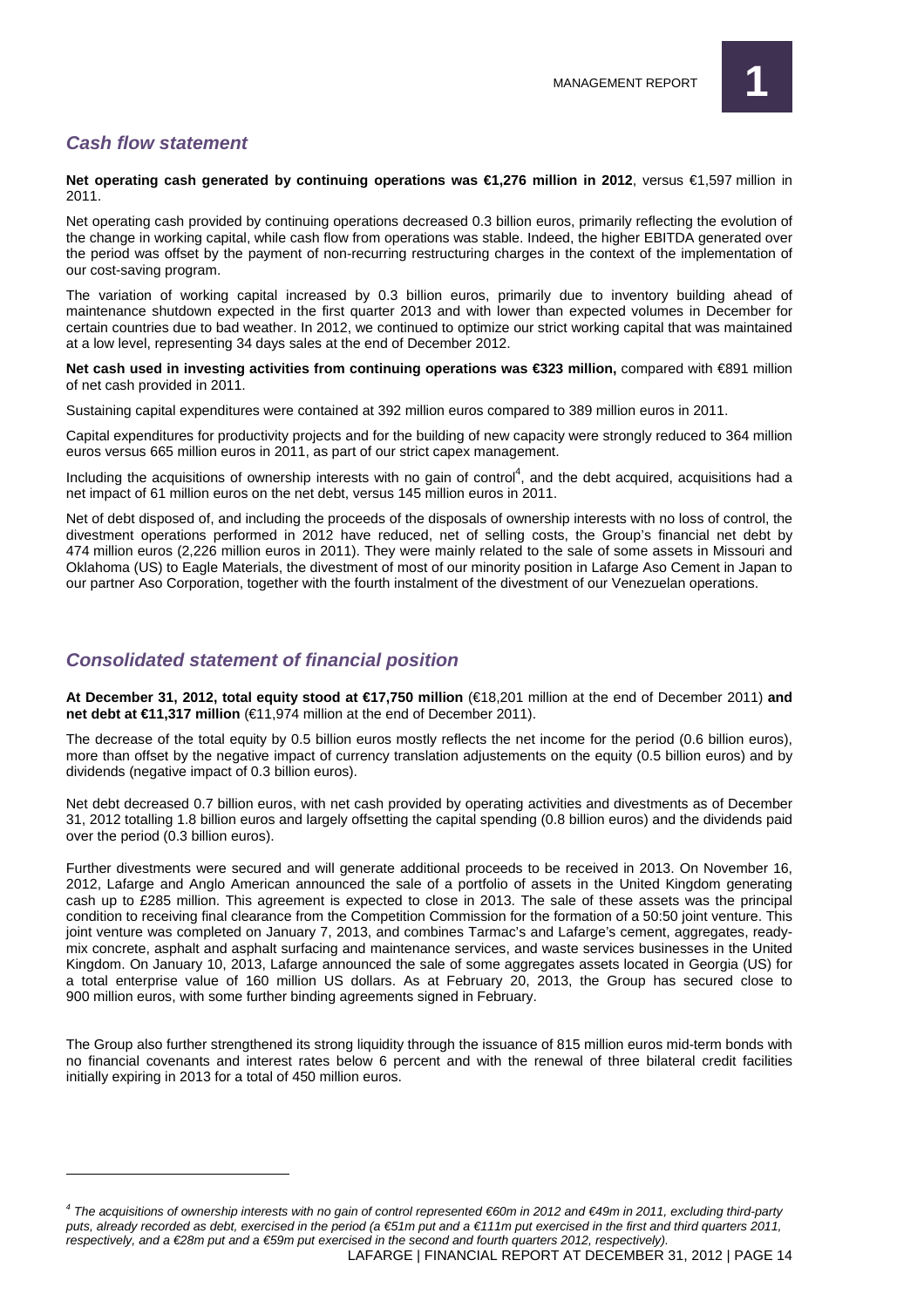

#### **Outlook**

Overall the Group sees cement demand moving higher and estimates market growth of between 1 to 4 percent in 2013 versus 2012. Emerging markets continue to be the main driver of demand and Lafarge benefits from its wellbalanced geographic spread of high quality assets.

We expect higher pricing for the year and that cost inflation will continue, although at a slightly lower rate than in 2012.

The Group maintains its target of reducing net debt to below 10 billion euros as soon as possible in 2013. Capital expenditures will be limited initially to 800 million euros in 2013. Additional divestments beyond the current target of 1 billion euros since the beginning of 2012 may lead to an increase of this expenditures level while maintaining our debt reduction objective.

This document contains forward-looking statements. Such forward-looking statements do not constitute forecasts regarding results or any other performance indicator, but rather trends or targets, as the case may be, including with respect to plans, initiatives, events, products, solutions and services, their development and potential. Although Lafarge believes that the expectations reflected in such forward-looking statements are based on reasonable assumptions as at the time of publishing this document, investors are cautioned that these statements are not guarantees of future performance. Actual results may differ materially from the forwardlooking statements as a result of a number of risks and uncertainties, many of which are difficult to predict and generally beyond the control of Lafarge, including but not limited to the risks described in the Lafarge's annual report available on its Internet website (www.lafarge.com) and uncertainties related to the market conditions and the implementation of our plans. Accordingly, we caution you against relying on forward looking statements. Lafarge does not undertake to provide updates of these forward-looking statements.

More comprehensive information about Lafarge may be obtained on its Internet website (www.lafarge.com), including under "Regulated Information" section.

This document does not constitute an offer to sell, or a solicitation of an offer to buy Lafarge shares.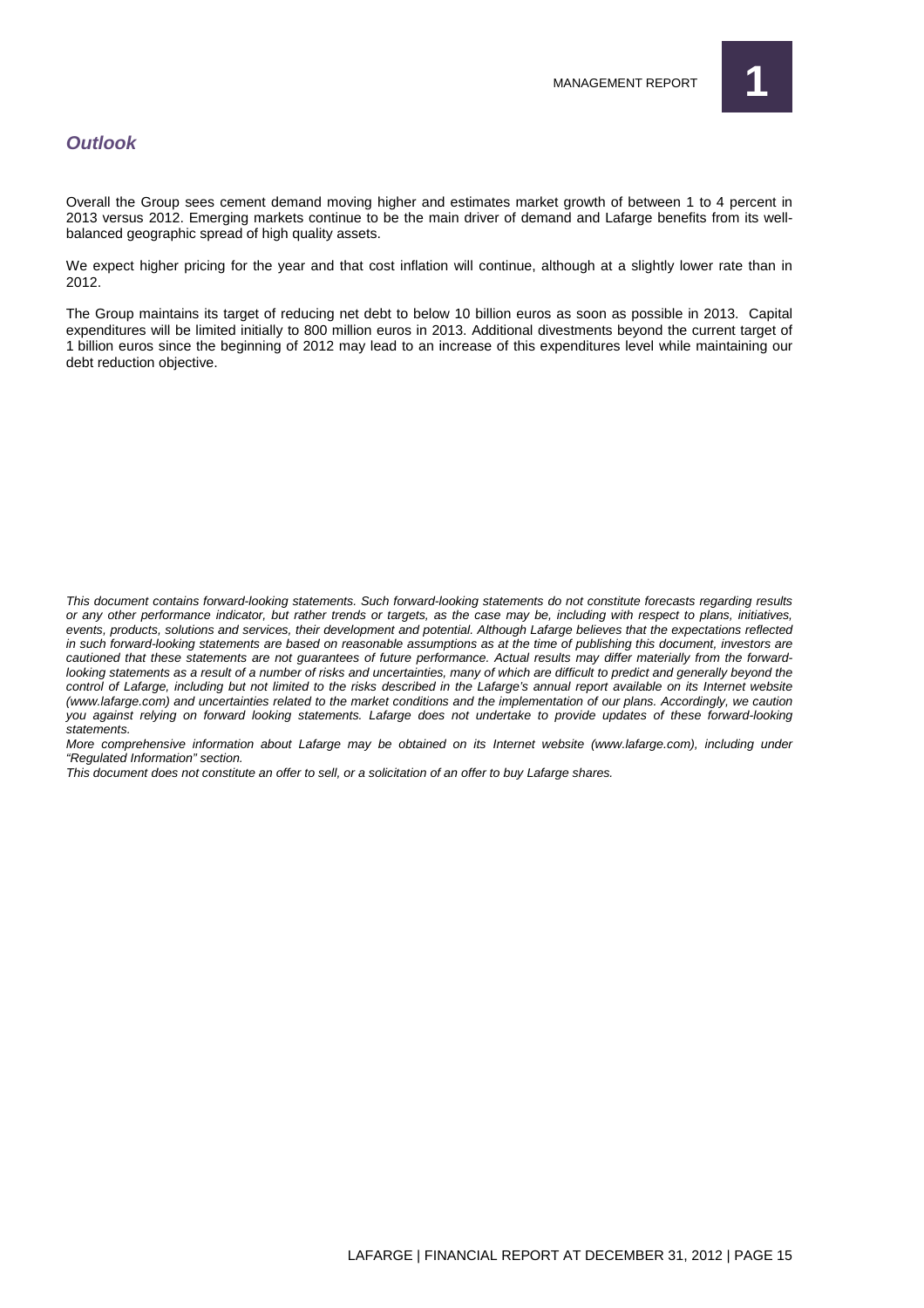#### **2. Consolidated financial statements**

#### YEARS ENDED DECEMBER 31, (million euros, except per share data) 2012 2011 **REVENUE** 15,816 15.284 Cost of sales  $(11.945)$  $(11,627)$ Selling and administrative expenses  $(1,431)$  $(1,478)$ OPERATING INCOME BEFORE CAPITAL GAINS, IMPAIRMENT, RESTRUCTURING AND 2,440 2,179 **OTHER** 53 45 Net gains (losses) on disposals Other operating income (expenses)  $(546)$  $(541)$ **OPERATING INCOME** 1,947 1,683 Financial expenses  $(1.191)$  $(1, 142)$ Financial income 160 143 Share of net income (loss) of associates 5  $(8)$ **INCOME BEFORE INCOME TAX** 921 676 Income tax  $(316)$  $(432)$ NET INCOME FROM CONTINUING OPERATIONS 605 244 16 492 Net income / (loss) from discontinued operations **NET INCOME** 621 736 Of which attributable to: Owners of the parent Company 432 593 Non-controlling interests 189 143 **EARNINGS PER SHARE (euros)** ATTRIBUTABLE TO THE OWNERS OF THE PARENT COMPANY 1.50 2.07 Basic earnings per share 1.50 Diluted earnings per share 2.06 **FROM CONTINUING OPERATIONS** Basic earnings per share  $1.44$ 0.36 0.35 Diluted earnings per share  $1.44$ 287,079 286.514 BASIC AVERAGE NUMBER OF SHARES OUTSTANDING (in thousands)

#### **Consolidated statement of income**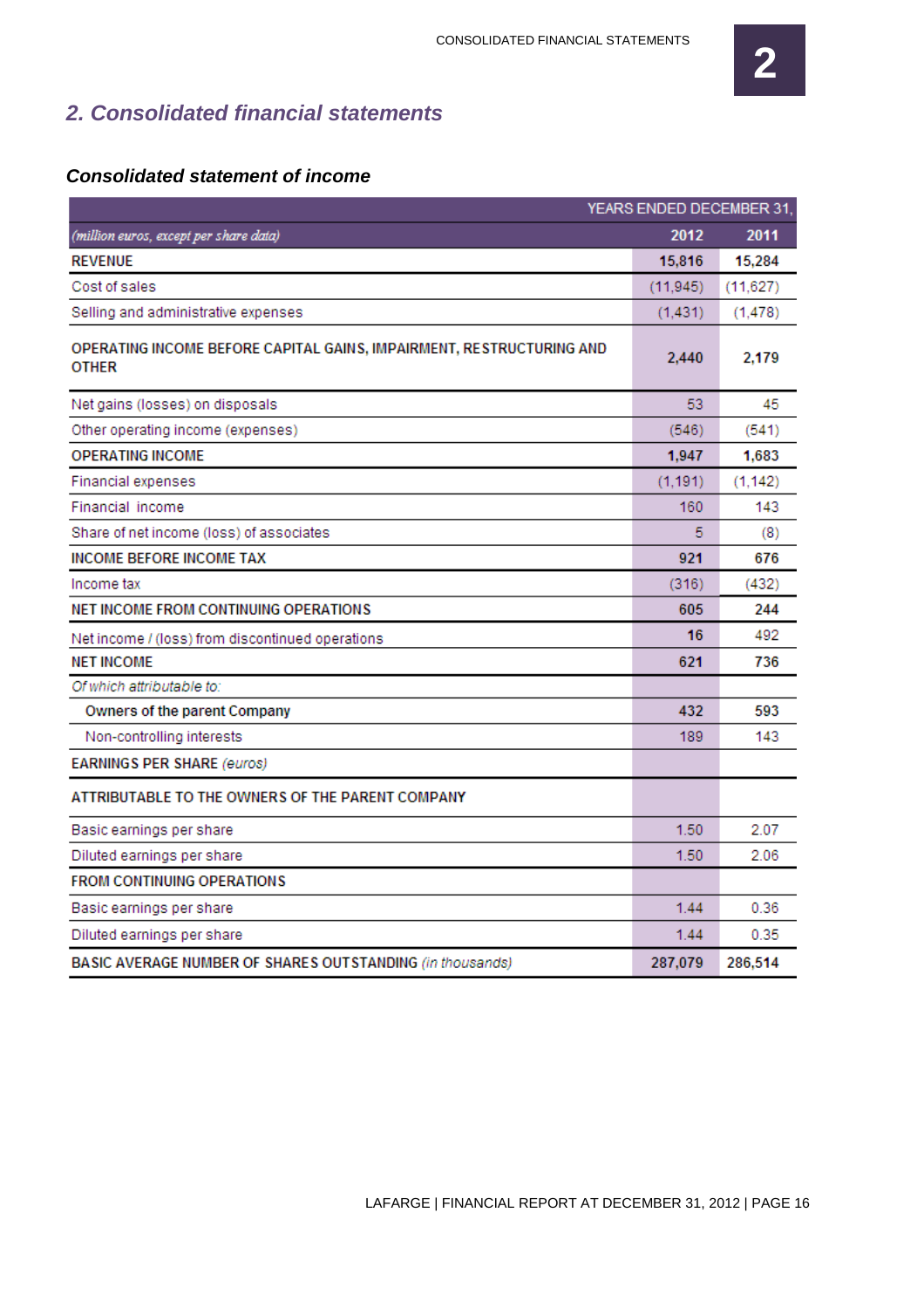#### **Consolidated statement of comprehensive income**

|                                                                     | <b>YEARS ENDED DECEMBER 31,</b> |       |  |  |
|---------------------------------------------------------------------|---------------------------------|-------|--|--|
| (million euros)                                                     | 2012                            | 2011  |  |  |
| <b>NET INCOME</b>                                                   | 621                             | 736   |  |  |
| Items that will not be reclassified subsequently to profit or loss  |                                 |       |  |  |
| Actuarial gains / (losses)                                          | (331)                           | (345) |  |  |
| Income Tax on items that will not be reclassified to profit or loss | 88                              | 145   |  |  |
| Total items that will not be reclassified to profit or loss         | (243)                           | (200) |  |  |
| Items that may be reclassified subsequently to profit or loss       |                                 |       |  |  |
| Available-for-sale financial assets                                 |                                 |       |  |  |
| Cash-flow hedging instruments                                       |                                 |       |  |  |
| Foreign currency translation adjustments                            | (492)                           | (400) |  |  |
| Income Tax on items that may be reclassified to profit or loss      | 2                               | 2     |  |  |
| Total items that may be reclassified to profit or loss              | (490)                           | (397) |  |  |
| OTHER COMPREHENSIVE INCOME, NET OF INCOME TAX                       | (733)                           | (597) |  |  |
| <b>TOTAL COMPREHENSIVE INCOME</b>                                   | (112)                           | 139   |  |  |
| Of which attributable to:                                           |                                 |       |  |  |
| Owners of the parent Company                                        | (248)                           | (6)   |  |  |
| Non-controlling interests                                           | 136                             | 145   |  |  |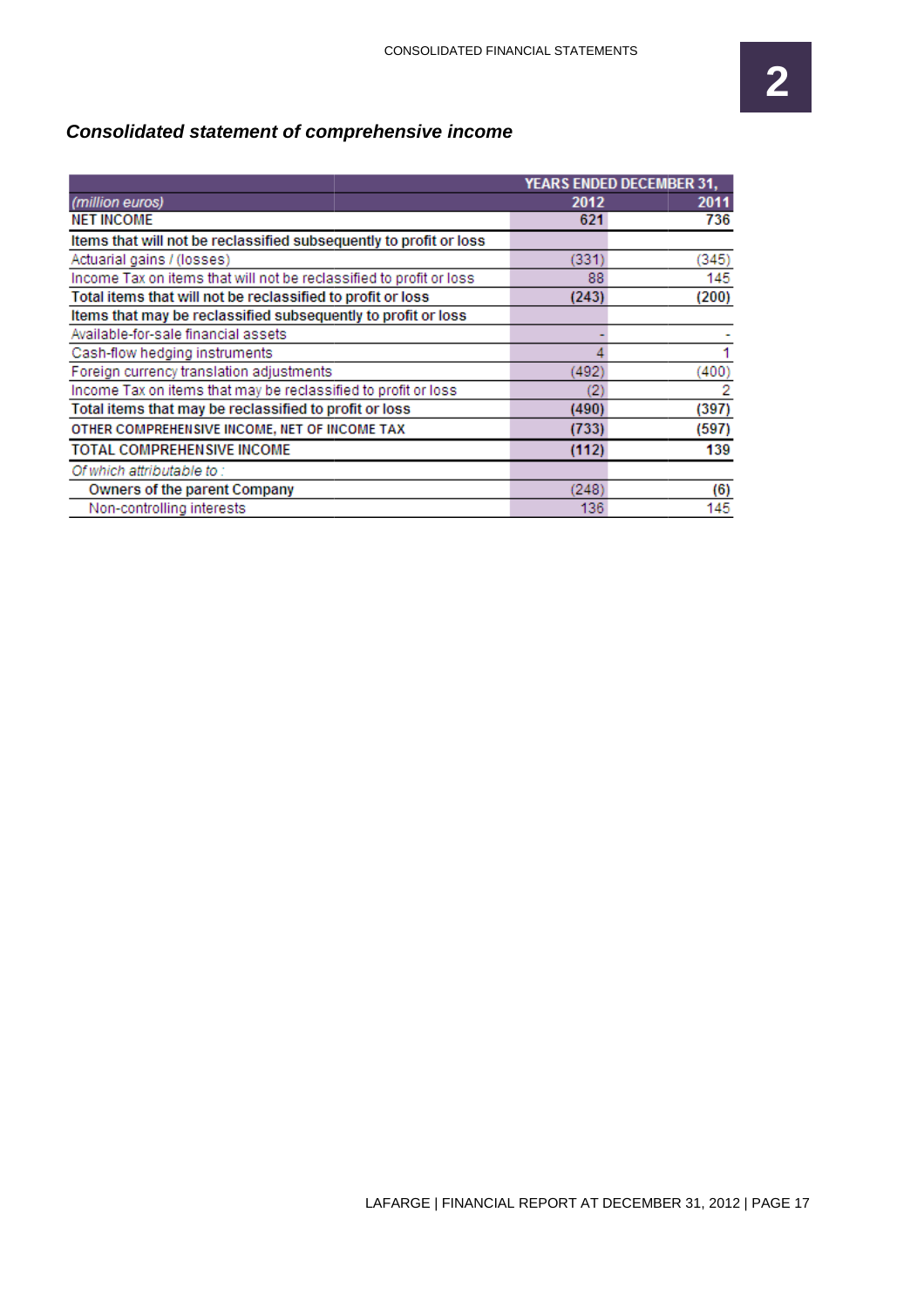#### **Consolidated statement of financial position**

|                                                       | AT DECEMBER 31, |        |  |
|-------------------------------------------------------|-----------------|--------|--|
| (million euros)                                       | 2012            | 2011   |  |
| <b>ASSETS</b>                                         |                 |        |  |
| <b>NON CURRENT ASSETS</b>                             | 30,180          | 31,172 |  |
| Goodwill                                              | 12,184          | 12,701 |  |
| Intangible assets                                     | 620             | 652    |  |
| Property, plant and equipment                         | 14,992          | 15,542 |  |
| Investments in associates                             | 470             | 604    |  |
| Other financial assets                                | 698             | 755    |  |
| Derivative instruments                                | 27              | 80     |  |
| Deferred tax assets                                   | 1,149           | 804    |  |
| Other receivables                                     | 40              | 34     |  |
| <b>CURRENT ASSETS</b>                                 | 9,284           | 9,547  |  |
| Inventories                                           | 1,662           | 1,531  |  |
| Trade receivables                                     | 1,762           | 1,765  |  |
| Other receivables                                     | 779             | 824    |  |
| Derivative instruments                                | 68              | 61     |  |
| Cash and cash equivalents                             | 2,733           | 3,171  |  |
| Assets held for sale                                  | 2,280           | 2,195  |  |
| <b>TOTAL ASSETS</b>                                   | 39,464          | 40,719 |  |
| <b>EQUITY &amp; LIABILITIES</b>                       |                 |        |  |
| Common stock                                          | 1,149           | 1,149  |  |
| Additional paid-in capital                            | 9,695           | 9,684  |  |
| <b>Treasury shares</b>                                | (11)            | (17)   |  |
| Retained earnings                                     | 6,546           | 6,219  |  |
| Other reserves                                        | (992)           | (751)  |  |
| Foreign currency translation                          | (719)           | (280)  |  |
| EQUITY ATTRIBUTABLE TO OWNERS OF THE PARENT COMPANY   | 15,668          | 16,004 |  |
| Non-controlling interests                             | 2,082           | 2,197  |  |
| <b>EQUITY</b>                                         | 17,750          | 18,201 |  |
| <b>NON CURRENT LIABILITIES</b>                        | 14,449          | 15,260 |  |
| Deferred tax liabilities                              | 973             | 933    |  |
| Pension & other employee benefits                     | 1,490           | 1,295  |  |
| Provisions                                            | 637             | 637    |  |
| Long-term debt                                        | 11,261          | 12,266 |  |
| Derivative instruments                                | 8               | 46     |  |
| Other payables                                        | 80              | 83     |  |
| <b>CURRENT LIABILITIES</b>                            | 7,265           | 7,258  |  |
| Pension & other employee benefits                     | 102             | 167    |  |
| Provisions                                            | 127             | 125    |  |
| Trade payables                                        | 1,985           | 1,964  |  |
| Other payables                                        | 1,567           | 1,499  |  |
| Current tax payables                                  | 220             | 165    |  |
| Short term debt and current portion of long-term debt | 2,823           | 2,940  |  |
| Derivative instruments                                | 53              | 34     |  |
| Liabilities associated with assets held for sale      | 388             | 364    |  |
| TOTAL EQUITY AND LIABILITIES                          | 39,464          | 40,719 |  |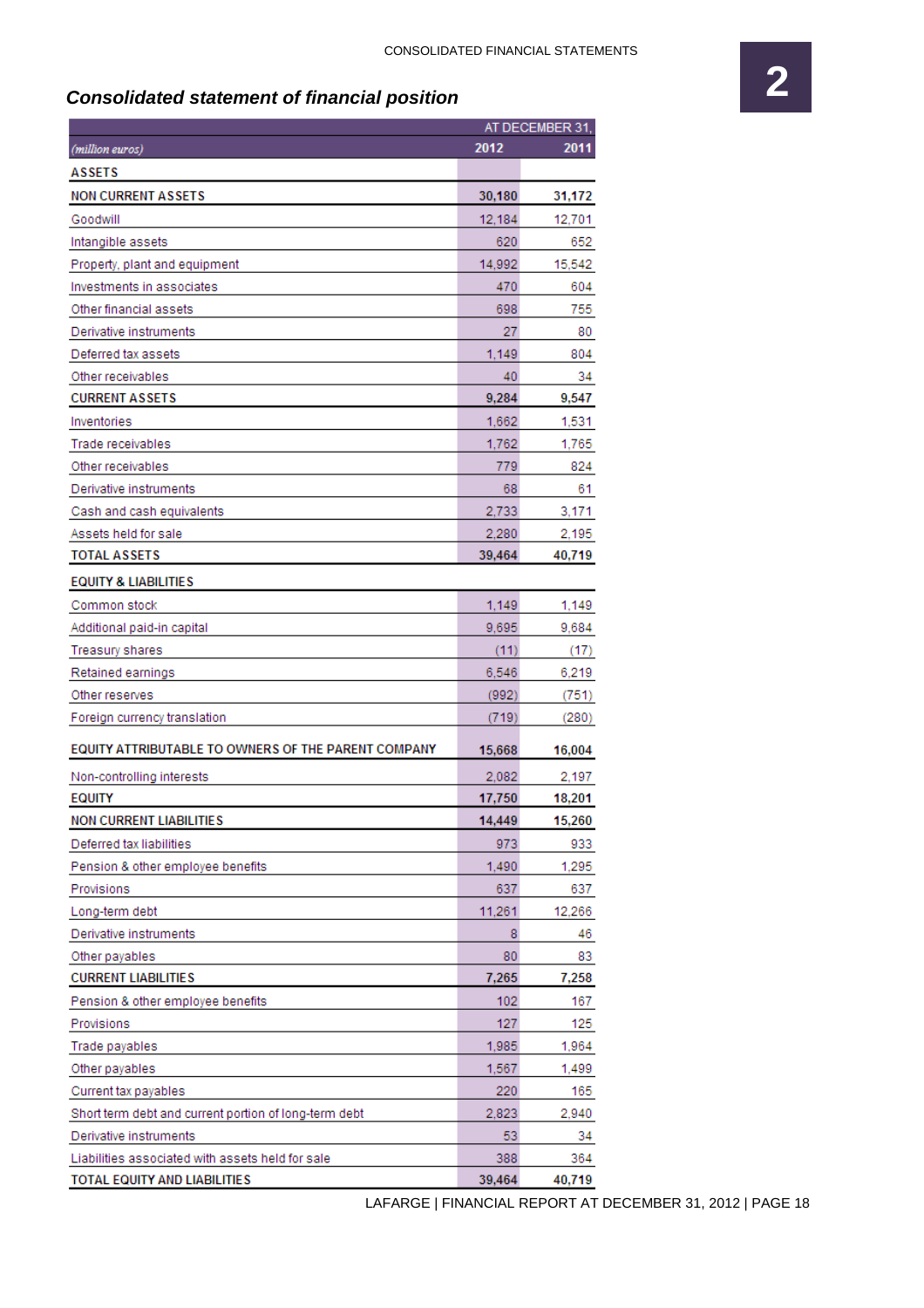## **2**

#### **Consolidated statement of cash flows**

|                                                                                                        |          | YEARS ENDED DECEMBER 31, |
|--------------------------------------------------------------------------------------------------------|----------|--------------------------|
| (million euros)                                                                                        | 2012     | 2011                     |
| NET CASH PROVIDED (USED IN) BY OPERATING ACTIVITIES                                                    |          |                          |
| <b>NET INCOME</b>                                                                                      | 621      | 736                      |
| NET INCOME FROM DISCONTINUED OPERATIONS                                                                | 16       | 492                      |
| NET INCOME FROM CONTINUING OPERATIONS                                                                  | 605      | 244                      |
| Adjustments for income and expenses which are non cash or not related to operating activities,         |          |                          |
| financial expenses or income tax:                                                                      |          |                          |
| Depreciation and amortization of assets                                                                | 1,010    | 1,038                    |
| Impairment losses                                                                                      | 212      | 388                      |
| Share of net (income) loss of associates                                                               | (5)      | 8                        |
| Net (gains) losses on disposals                                                                        | (53)     | (45)                     |
| Financial (income) / expenses                                                                          | 1.031    | 999                      |
| Income tax                                                                                             | 316      | 432                      |
| Others, net (including dividends received from equity-accounted investments)                           | (95)     | (59)                     |
| Change in working capital items, excluding financial expenses and income taxes<br>(see analysis below) | (304)    | 20                       |
| NET OPERATING CASH GENERATED BY CONTINUING OPERATIONS BEFORE IMPACTS OF FINANCIAL                      |          |                          |
| <b>EXPENSES AND INCOME TAX</b>                                                                         | 2,717    | 3.025                    |
| Cash payments for financial expenses                                                                   | (954)    | (944)                    |
| Cash payments for income tax                                                                           | (487)    | (484)                    |
|                                                                                                        |          |                          |
| NET OPERATING CASH GENERATED BY CONTINUING OPERATIONS                                                  | 1,276    | 1,597                    |
| NET OPERATING CASH GENERATED BY DISCONTINUED OPERATIONS                                                | 22       | 22                       |
| NET CASH GENERATED BY OPERATING ACTIVITIES                                                             | 1,298    | 1,619                    |
|                                                                                                        |          |                          |
| NET CASH PROVIDED BY (USED IN) INVESTING ACTIVITIES                                                    |          |                          |
| Capital expenditures                                                                                   | (775)    | (1,071)                  |
| Investment in subsidiaries and joint ventures <sup>(1)</sup>                                           | 21       | (47)                     |
| Investment in associates                                                                               | (3)      | (4)                      |
| Acquisition of available-for-sale financial assets                                                     | (1)      | (3)                      |
| Disposals <sup>(2)</sup>                                                                               | 413      | 2,084                    |
| Net (increase) decrease in long-term receivables                                                       | 22       | (68)                     |
|                                                                                                        |          |                          |
| NET CASH PROVIDED BY (USED IN) INVESTING ACTIVITIES FROM CONTINUING OPERATIONS                         | (323)    | 891                      |
|                                                                                                        |          |                          |
| NET CASH PROVIDED BY (USED IN) INVESTING ACTIVITIES FROM DISCONTINUED OPERATIONS                       | (4)      | (48)                     |
| NET CASH PROVIDED BY (USED IN) INVESTING ACTIVITIES                                                    | (327)    | 843                      |
|                                                                                                        |          |                          |
| NET CASH PROVIDED BY (USED IN) FINANCING ACTIVITIES                                                    |          |                          |
| Capital increase (decrease) - owners of the parent company                                             | 9        | 18                       |
|                                                                                                        |          |                          |
| Capital increase (decrease) - non controlling interests                                                | 2        |                          |
| Acquisitions of ownership interests with no gain of control                                            | (147)    | (211)                    |
| Disposals of ownership interests with no loss in control                                               | 21       | 87                       |
| Dividends paid                                                                                         | (145)    | (288)                    |
| Dividends paid by subsidiaries to non controlling interests                                            | (154)    | (199)                    |
| Proceeds from issuance of long-term debt                                                               | 1,069    | 622                      |
| Repayment of long-term debt                                                                            | (1,928)  | (2, 442)                 |
| Increase (decrease) in short-term debt                                                                 | (75)     | (42)                     |
| NET CASH PROVIDED BY (USED IN) FINANCING ACTIVITIES FROM CONTINUING OPERATIONS                         | (1, 348) | (2, 455)                 |
|                                                                                                        |          |                          |
| NET CASH PROVIDED BY (USED IN) FINANCING ACTIVITIES FROM DISCONTINUED OPERATIONS                       |          | (74)                     |
| NET CASH PROVIDED BY (USED IN) FINANCING ACTIVITIES                                                    | (1, 348) | (2,529)                  |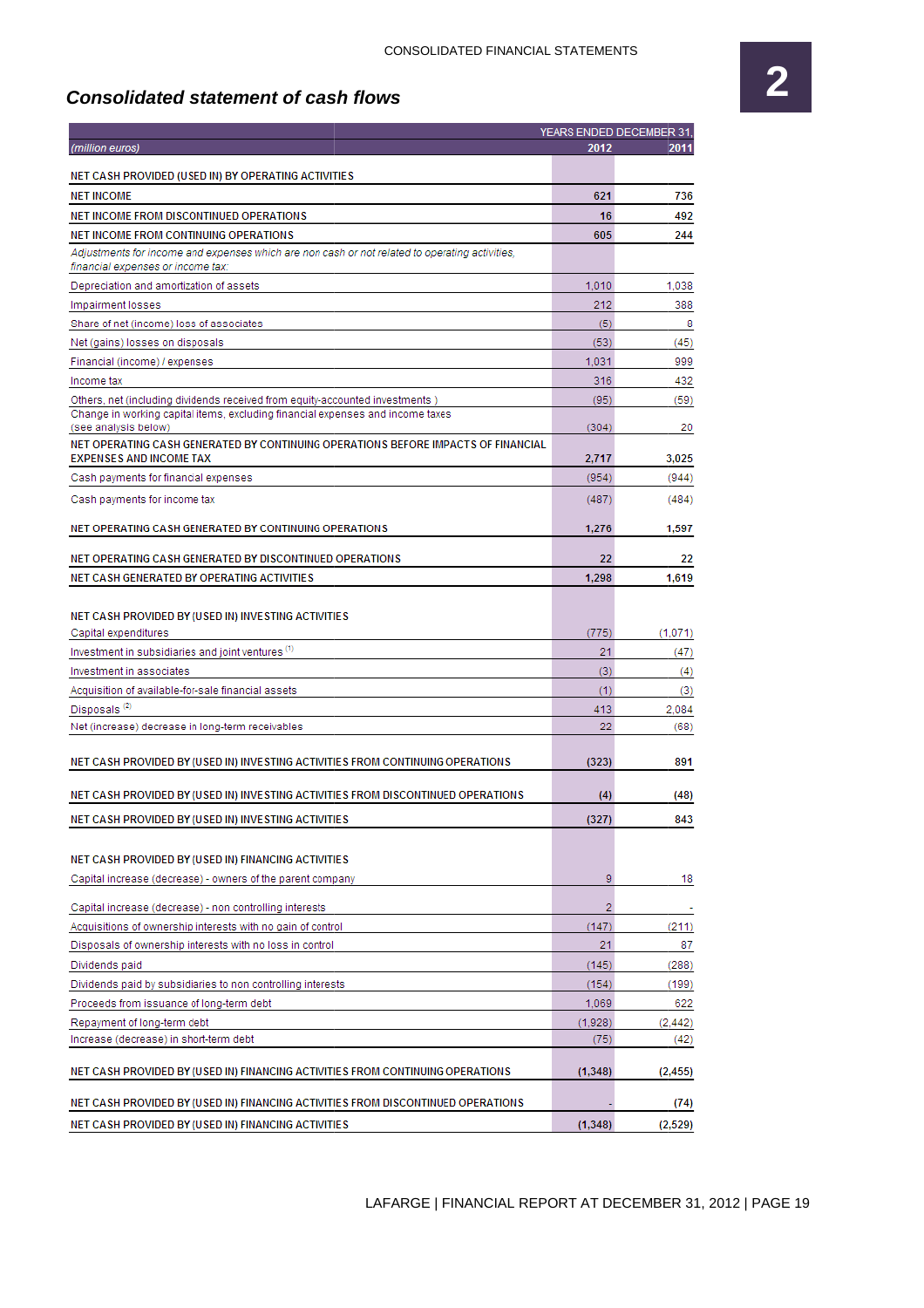|                                                                                                           | YEARS ENDED DECEMBER 31, |       |  |  |
|-----------------------------------------------------------------------------------------------------------|--------------------------|-------|--|--|
| (million euros)                                                                                           | 2012                     | 2011  |  |  |
| INCREASE/(DECREASE) IN CASH AND CASH EQUIVALENTS FROM CONTINUING OPERATIONS                               | (395)                    | 33    |  |  |
| Increase (decrease) in cash and cash equivalents from discontinued operations                             | 18                       | (100) |  |  |
| Net effect of foreign currency translation on cash and cash equivalents and other non monetary<br>impacts | (61)                     | (56)  |  |  |
| Reclassification of cash and cash equivalents from discontinued operations                                |                          |       |  |  |
| Cash and cash equivalents at beginning of year                                                            | 3.171                    | 3.294 |  |  |
| CASH AND CASH EQUIVALENTS AT END OF THE YEAR                                                              |                          | 3.171 |  |  |
| (1) Net of cash and cash equivalents of companies acquired                                                |                          | 3     |  |  |
| (2) Net of cash and cash equivalents of companies disposed of                                             |                          | 117   |  |  |
| ANALYSIS OF CHANGES IN OPERATING WORKING CAPITAL ITEMS                                                    | (304)                    | 20    |  |  |
| (Increase)/decrease in inventories                                                                        | (183)                    | (89)  |  |  |
| (Increase)/decrease in trade receivables                                                                  | (107)                    | (193) |  |  |
| (Increase)/decrease in other receivables - excluding financial and income taxes receivables               | (44)                     | (33)  |  |  |
| Increase/(decrease) in trade payables                                                                     | 24                       | 302   |  |  |
| Increase/(decrease) in other payables - excluding financial and income taxe payables                      | 6                        | 33    |  |  |